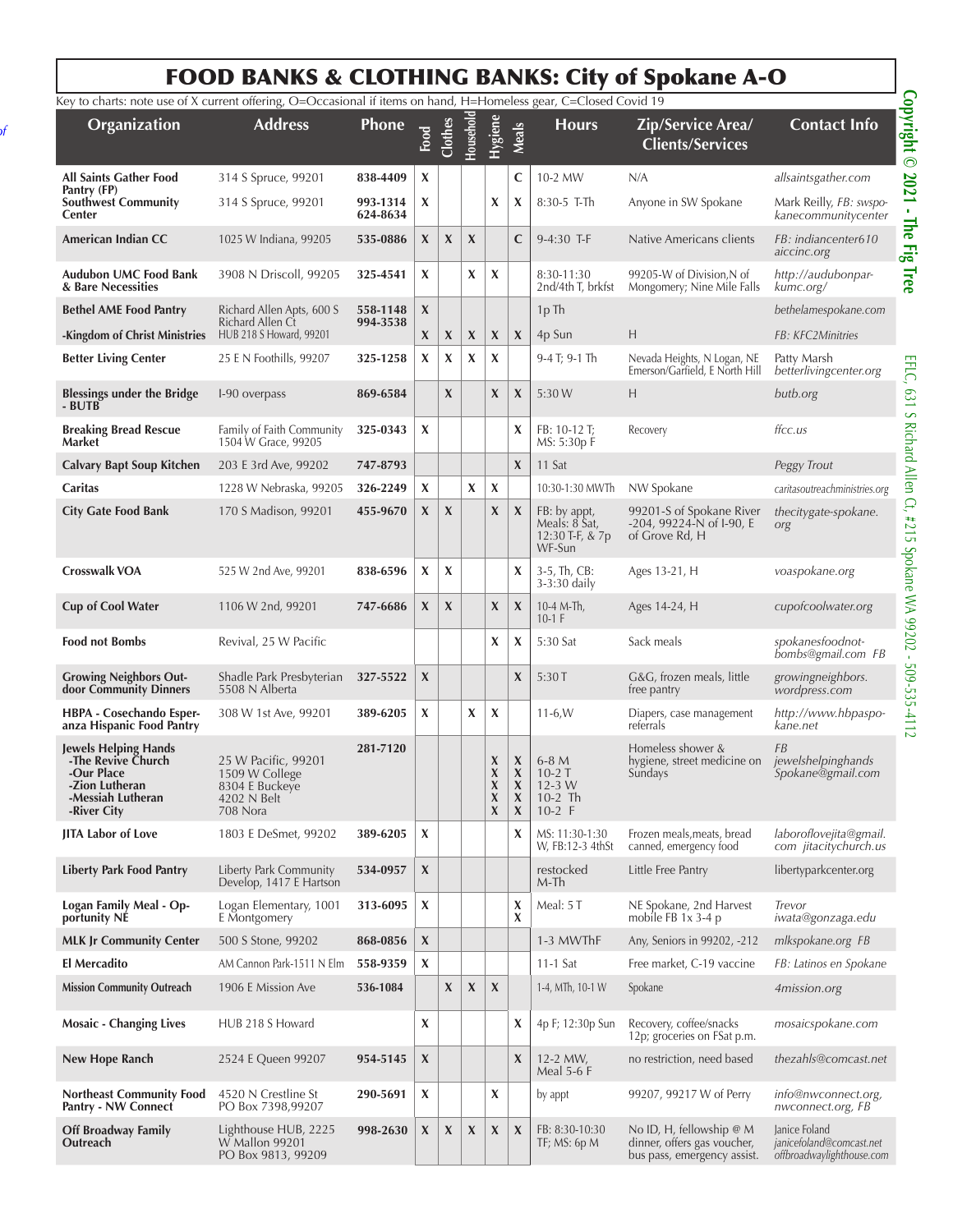|                                                              | <b>FOOD BANKS &amp; CLOTHING BANKS: City of Spokane O-W</b> |                                |                           |                           |           |                  |                           |                                                      |                                                                |                                                                                      |
|--------------------------------------------------------------|-------------------------------------------------------------|--------------------------------|---------------------------|---------------------------|-----------|------------------|---------------------------|------------------------------------------------------|----------------------------------------------------------------|--------------------------------------------------------------------------------------|
| Organization                                                 | <b>Address</b>                                              | Phone                          | Food                      | Clothes                   | Household | Hygiene          | Meals                     | <b>Hours</b>                                         | Zip/Area/<br><b>Clients/Services</b>                           | <b>Contact Info</b>                                                                  |
| <b>Our Place</b><br><b>Community Outreach</b>                | 1509 W College, 99201                                       | 326-7267                       | X                         | X                         |           | X                | X                         | JHH: 10-2 T; Fresh<br>Market 4-6:3 W;<br>FB: 10-1 Th | River-Montgomery, H                                            | ourplacespokane.org                                                                  |
| <b>Our Sister's Closet, Free Cloth-</b><br>ing Boutique-YWCA | 930 N Monroe, 99201                                         | 789-9280                       |                           | $\boldsymbol{\mathsf{X}}$ |           | $\boldsymbol{X}$ |                           | call for appt,<br>9-noon Fri                         | Women only, 1.5 hr<br>apt for 3-5 outfits                      | oursisterscloset@<br>ywcaspokane.org                                                 |
| <b>Recovery Cafe</b>                                         | 2001 N Division, 99207                                      | 960-8525                       |                           |                           |           |                  | X                         | noon T-F                                             | Recovery/H                                                     | community-minded.org                                                                 |
| <b>Revive Church</b>                                         | 12 W Pacific, 99201                                         | 217-8453                       |                           |                           |           |                  | $\chi$                    | noon, SatSun, 10-2 M,<br>6 M-F,                      | Homeless                                                       | therevivalnw@gmail.com<br>therevivalishere.com                                       |
| <b>Revive Community Services</b>                             | Morning Star Baptist<br>3909 W Rowan 99205                  | 919-3587                       | X                         | X                         |           |                  |                           | FB: 9 Sat                                            | Anyone in need                                                 | reviveministriesm@<br>gmail.com ReviveCom-<br>munityServices.Com<br>FB: ReviveUS2day |
| <b>St Ann's Sunday Lunch</b>                                 | 2116 E First Ave 99202                                      | 535-3031                       |                           |                           |           |                  | $\boldsymbol{\mathsf{X}}$ | 1 Sun                                                | Homelesss                                                      | splspokane.org                                                                       |
| <b>Salvation Army Family Services</b><br>Celebrate Recovery  | 204 E Indiana, 99207<br>222 E Indiana, 99207                | 325-6810<br>325-6751           | X                         | X                         | X         | X                | C<br>X                    | 9-4 MWF; 9-5 TTh;<br>Meal: 5:45 Th                   | Inland NW<br>Celebrate Recovery                                | spokane.salvation-<br>army.org                                                       |
| <b>SCAR</b> - Burritos for the People                        | Main Market                                                 |                                |                           |                           |           |                  | $\boldsymbol{X}$          | 9-10, Sun                                            | everyone                                                       | scarspokane.org                                                                      |
| Serve Spokane                                                | 8303 N Division, 99208                                      | 998-5722                       | X                         | X                         | X         | X                |                           | 12:30-2:30 TTh<br>9-11:30 2nd/4th Sa                 | 99208, H                                                       | ServeSpokane.org<br>servespokane@gmail.com                                           |
| <b>Spokane Community College</b><br><b>CARE Center</b>       | 1810 N Greene - The<br>Lair, 6-114K, 99217                  | 533-7437                       | X                         |                           |           |                  |                           | 12-3 MTh, 9-3<br>WTh, 9-12 F                         | SCC students &<br>rural extensions                             | scc.spokane.edu                                                                      |
| <b>Spokane Falls Community Col-</b><br>lege Food Bank        | 3410 W Whistalks Wy,<br>Bldg. 17, #139, 99224               | 533-4198                       | X                         |                           |           |                  |                           | 8:30-4:30 M; pick<br>up 6 F                          | <b>SCC</b> Students                                            | sfcc.spokane.edu                                                                     |
| <b>Shalom Ministries</b>                                     | 518 W Third, 99201                                          | 455-9019                       |                           | $\mathsf{C}$              |           | $\mathbf x$      |                           | 7:30 M-Th, 4:30 MT                                   | H                                                              | shalommeal.org                                                                       |
| Southside Food Pantry                                        | 2934 E 27th, 99223                                          | 535-2301                       | X                         |                           |           |                  |                           | 10:30-12 Sat                                         | 99203, 99223                                                   | southsidefoodpantry.com                                                              |
| <b>SPEAR Food Bank</b>                                       | 1905 E Pacific, 99202                                       | 475-5470                       | $\boldsymbol{\chi}$       |                           | X         | $\boldsymbol{X}$ |                           | 3-4, TW; 10-noon Sat                                 |                                                                | kruger5919@comcast.net                                                               |
| Spokane Aids Network - SAN                                   | 1121 S Perry St, 99202                                      | 844-1758                       | X                         |                           |           |                  |                           | $9-3T$                                               | Delivery to clients                                            | sannw.org                                                                            |
| <b>Spokane Dream Center</b>                                  | 515 W 1st Ave, 99201                                        | 924-2630                       | $\pmb{\chi}$              |                           |           |                  |                           | Thursday Evening                                     |                                                                | spokanedreamcenter.org                                                               |
| <b>Teen &amp; Kids Closet</b>                                | 307 E Sprague, 99202                                        | 534-1151                       |                           | X                         |           | X                |                           | appt by referral                                     | For foster teens 12-<br>18 yrs                                 | teenkidcloset.org                                                                    |
| <b>UGM Shelter</b>                                           | 1224 E Trent, 99202                                         | 535-8510                       |                           |                           |           |                  | $\boldsymbol{\mathsf{X}}$ | Meals: noon & 6 daily<br>(East side door)            | Homeless & low-<br>income                                      | uniongospelmission.<br>org                                                           |
| <b>West Central Abbey</b>                                    | 1832 W Dean, 99201                                          | 309-6168<br>325-5252           |                           |                           |           |                  | X                         | 5:30 W, noon M-F                                     | Homeless; weekday<br>Lunch, M-F, St An-<br>drews 1224 N Howard | westcentralmission.org<br>vicar@standrewsspokane.org                                 |
| Westminster Presbyterian<br><b>Food Pantry</b>               | 2705 W Boone, 99201                                         | 329-0351<br>327-5522           | $\mathbf X$               |                           |           |                  |                           | $11 - 1:45$ WF                                       |                                                                | John Edmondson -<br>westpresby@gmail.com                                             |
| Women's & Children's Free<br><b>Restaurant</b>               | 1408 N Washington,<br>99205                                 | 324-1995                       | $\boldsymbol{\mathsf{X}}$ |                           |           |                  | X                         | noon TW, summer<br>W only                            | Meals & food boxes                                             | wcfrspokane.org                                                                      |
| <b>WSU Spokane Campus Pantry</b>                             | Spokane Health Science<br>Building (SHSB) 110Z              | FB: WSU<br><b>CampusPantry</b> | $\mathbf X$               |                           |           |                  |                           | 8-10 T, 3-5 W                                        | WSU and EWU                                                    | wsuhealth.campus-<br>pantry@wsu.edu                                                  |

|  |  | <b>SPOKANE AREA FOOD DELIVERY</b> |
|--|--|-----------------------------------|
|--|--|-----------------------------------|

| Organization                    | <b>Address</b>                                | <b>Phone</b>              | <b>Hours</b>              | <b>Contact Info</b>                                                                                            |
|---------------------------------|-----------------------------------------------|---------------------------|---------------------------|----------------------------------------------------------------------------------------------------------------|
| <b>Heal Spokane</b>             | PO Box 28253, 99228                           | 602-716-1174              | delivery only             | Kat Bopp healspokane.org heal.spokane@gmail.com                                                                |
| <b>Jewels Helping Hands</b>     | 5128 N Jefferson, 99205                       | 263-5502                  | 7, T                      | jewelshelpinghandsSpokane@gmail.com, FB                                                                        |
| <b>North Bridge Food Bank</b>   | 22421 E Euclid, 99027                         |                           | delivery Th               | northbridge.life                                                                                               |
| <b>SAJFS</b>                    | 1322 E 30th, 99203                            | 747-7394                  | food del                  | sajfs.org, serves Jewish elderly, disabled and families in need                                                |
| <b>Spokane Quaranteam</b>       | Giving Back Packs Food<br>PO Box 30321, 99223 | FB: Spokane<br>Quaranteam | Spokane<br>area, location | helpsspokane@gmail.com - 100 free summer meals from<br>food trucks Fridays at Sun City Church, 10920 E Sprague |
| <b>SMS / Collaborative Food</b> | 707 N Napa, 99202                             | 211/txt 898-211           |                           | hollyc@specialmobility.org                                                                                     |
| <b>UGM Student Impact</b>       | 1234 E Sprague, 99202                         | 535-8510                  |                           | uniongospelmission.org, Homebound                                                                              |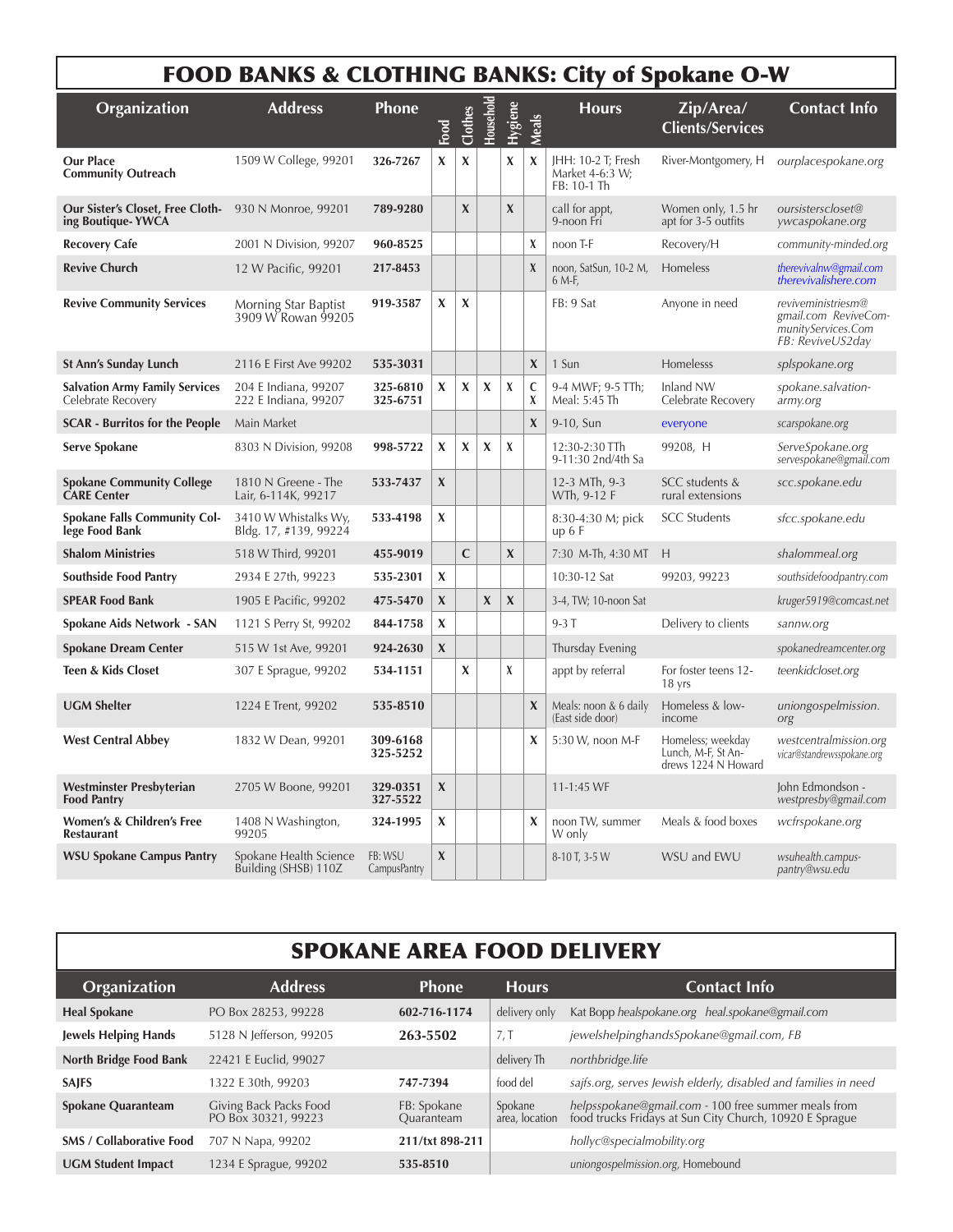# FREE MEAL SITES - Spokane County

|                  |                                                                                  |                                                                               |                                                                                 |                                                                            |                                                                                   | Note: This is list of Grab and Go meal sites during Covid, below is list of shelters/transitional homes that offer food and shelter to daily residents                                    |                                                                 |  |  |  |  |
|------------------|----------------------------------------------------------------------------------|-------------------------------------------------------------------------------|---------------------------------------------------------------------------------|----------------------------------------------------------------------------|-----------------------------------------------------------------------------------|-------------------------------------------------------------------------------------------------------------------------------------------------------------------------------------------|-----------------------------------------------------------------|--|--|--|--|
|                  | <b>Sunday</b>                                                                    | <b>Monday</b>                                                                 | <b>Tuesday</b>                                                                  | Wednesday                                                                  | <b>Thursday</b>                                                                   | <b>Friday</b>                                                                                                                                                                             | <b>Saturday</b>                                                 |  |  |  |  |
| B<br>R<br>E      | Crosswalk (VOA) 9<br>525 W 2nd (13-17)                                           | Crosswalk (VOA) 9<br>525 W 2nd (13-17)                                        | Crosswalk (VOA) 9<br>525 W 2nd (13-17)                                          | Crosswalk (VOA) 9<br>525 W 2nd (13-17)                                     | Crosswalk (VOA) 9<br>525 W 2nd (13-17)                                            | Crosswalk (VOA) 9<br>525 W 2nd (13-17)                                                                                                                                                    | Crosswalk (VOA) 9<br>525 W 2nd (13-17)                          |  |  |  |  |
| A<br>K<br>F<br>A | Gods Love 9<br>Deer Park Youth<br>Center 104 E Craw-<br>ford $(5-14)$            | <b>Cup of Cool Water</b><br>$10(14-24)$<br>1106 W 2nd                         | <b>Cup of Cool Water</b><br>$10(14-24)$<br>1106 W 2nd                           | <b>Cup of Cool Water</b><br>$10(14-24)$<br>1106 W 2nd                      | <b>Cup of Cool Water</b><br>$10(14-24)$<br>1106 W 2nd                             | <b>Cup of Cool Water</b><br>$10(14-24)$<br>1106 W 2nd                                                                                                                                     | City Gate 8 am.<br>170 S Madison                                |  |  |  |  |
| S<br>T           | <b>SCAR 9-10</b><br>Main Market                                                  | Shalom 7:30<br>200 S Howard                                                   | Shalom 7:30<br>200 S Howard                                                     | Shalom 7:30<br>200 S Howard                                                | Shalom 7:30<br>200 S Howard                                                       | <b>SW Comm Center</b><br>314 S Spruce 10:30                                                                                                                                               |                                                                 |  |  |  |  |
| L<br>U<br>N      | Crosswalk noon<br>$(age 13-17)$<br>525 W 2nd                                     | Crosswalk noon<br>(age 13-17)<br>525 W 2nd                                    | City Gate 12:30<br>(not 1st Tues)<br>170 S Madison                              | City Gate 12:30<br>170 S Madison                                           | City Gate 12:30<br>170 S Madison                                                  | City Gate 12:30<br>170 S Madison                                                                                                                                                          | <b>Calvary Baptist Soup</b><br>Kitchen<br>203 E 3rd 10 a.m. $+$ |  |  |  |  |
| $\mathbf C$<br>H | Revival 12<br>12 W Pacific                                                       | <b>Cup of Cool Water</b><br>1 pm (14-24)                                      | Crosswalk noon<br>525 W 2nd (13-17)                                             | Crosswalk noon<br>525 W 2nd (13-17)                                        | Crosswalk noon<br>525 W 2nd (13-17)                                               | Crosswalk noon<br>525 W 2nd (13-17)                                                                                                                                                       | Crosswalk noon<br>525 W 2nd (13-17)                             |  |  |  |  |
|                  | St Ann's 1<br>2116 E First                                                       | $1106 W$ 2nd<br>God's Love 11:30<br>Deer Park Youth Cen-                      | <b>Cup of Cool Water</b><br>$1 \,\mathrm{pm} \, (14-24)$<br>1106 W 2nd          | <b>Cup of Cool Water</b><br>1 pm (14-24)<br>1106 W 2nd                     | <b>Cup of Cool Water</b><br>$1 \text{ pm } (14-24)$<br>1106 W 2nd                 | <b>Cup of Cool Water</b><br>1 pm $(14-24)$<br>1106 W 2nd                                                                                                                                  | Revival noon<br>12 W Pacific                                    |  |  |  |  |
|                  | <b>Sons Redeemed</b><br>12:30pm<br>Mosaic HUB Cen-<br>ter, 218 S Howard          | ter 104 E Crawford<br>$(5-14)$<br><b>Stone Soup Café</b>                      | God's Love 11:30<br>Deer Park Youth Cntr<br>104 E Crawford                      | God's Love 11:30<br>Deer Park Youth Cen-<br>ter 104 E Crawford<br>$(5-14)$ | <b>God's Love 11:30</b><br>Deer Park Youth Cen-<br>ter 104 E Crawford<br>$(5-14)$ | JHH 10-2<br>River City, 708 E Nora<br><b>Recovery Café</b>                                                                                                                                | UGM Men 12 p.m.<br>1224 E Trent $(E$ door)                      |  |  |  |  |
|                  | <b>UGM Men noon</b><br><b>1224 E Trent</b>                                       | -St Andrews noon<br>2404 N Howard St<br>-West Central Abbey                   | $(5-14)$<br><b>IHH. 10-2</b><br>Our Place, 1509 W                               | JHH. 12-3<br>Zion Lutheran<br>8304 E Buckeye                               | <b>JHH 10-2</b><br>Messiah Lutheran                                               | 2001 N Division,<br>99207 noon                                                                                                                                                            |                                                                 |  |  |  |  |
|                  | (East door)                                                                      | 1823 W Dean noon<br><b>SW Community</b><br>Center (SWCC)                      | College<br><b>Recovery Café</b><br>2001 N Division,                             | Recovery Café<br>2001 N Division,<br>99207 noon                            | 4202 N Belt<br>Recovery Café<br>2001 N Division,                                  | <b>Stone Soup Café</b><br>-St Andrews noon<br>2404 N Howard St<br>-West Central Abbey                                                                                                     |                                                                 |  |  |  |  |
|                  |                                                                                  | noon - 314 S Spruce<br>UGM Men 12 p.m.                                        | 99207 noon<br><b>Stone Soup Café</b>                                            | <b>Stone Soup Café</b><br>-St Andrews noon                                 | 99207 noon<br><b>Stone Soup Café</b>                                              | 1823 W Dean noon<br>SWCC noon                                                                                                                                                             |                                                                 |  |  |  |  |
|                  |                                                                                  | 1224 E Trent (E door)                                                         | -St Andrews noon<br>2404 N Howard St<br>-West Central Abbey<br>1823 W Dean noon | 2404 N Howard St<br>-West Central Abbey<br>1823 W Dean noon                | -St Andrews noon<br>2404 N Howard St<br>-West Central Abbey<br>1823 W Dean noon   | 314 S Spruce<br>UGM Men 12 p.m.<br>1224 E Trent (E door)                                                                                                                                  |                                                                 |  |  |  |  |
|                  |                                                                                  |                                                                               | SWCC noon<br>314 S Spruce                                                       | SWCC noon<br>314 S Spruce                                                  | <b>SW Community</b><br>Center noon                                                |                                                                                                                                                                                           |                                                                 |  |  |  |  |
|                  |                                                                                  |                                                                               | <b>UGM Men noon</b><br>1224 E Trent (E door)                                    | <b>UGM Men noon</b><br>1224 E Trent (E door)                               | 314 S Spruce<br><b>UGM Men noon</b>                                               |                                                                                                                                                                                           |                                                                 |  |  |  |  |
|                  |                                                                                  |                                                                               | Women & Children's<br>Free Restaurant 12<br>1408 N Washington                   | Women & Children's<br>Free Restaurant 12<br>1408 N Washington              | 1224 E Trent (E door))                                                            |                                                                                                                                                                                           |                                                                 |  |  |  |  |
| D<br>L<br>N      | City Gate 7 p<br>170 S Madison                                                   | Crosswalk 6<br>525 W 2nd (13-17)                                              | Crosswalk 6<br>525 W 2nd (13-17)                                                | <b>City Gate 7</b><br>170 S Madison                                        | <b>Celebrate Recovery</b><br>Dinner after 5:30<br>Salvation Army                  | Celebrate Recovery<br>ROAR/FFCC<br>1504 W Grace 5:30                                                                                                                                      | City Gate 7<br>170 S Madison                                    |  |  |  |  |
| N<br>E<br>$R*$   | Crosswalk 6<br>525 W 2nd (13-17)                                                 | Feed Cheney 5p/last<br>Wren Pierson<br>Community Center<br>615 4th St Cheney, | <b>God's Love 5</b> $(5-14)$<br>Deer Park Youth Cen-<br>ter 104 E Crawford      | Crosswalk 6<br>525 W 2nd (13-17)<br><b>Dinner Table</b>                    | 222 E Indiana<br>Crosswalk 6                                                      | <b>Celebrate Recovery</b><br>ONE* Mead<br>Outreach 6<br>3707 E 3rd                                                                                                                        | Crosswalk 6<br>525 W 2nd (13-17)<br>Food Not Bombs 6            |  |  |  |  |
|                  | <b>Kingdom of Christ</b><br>Ministry<br>Mosaic HUB Cen-<br>ter, 218 S Howard     | <b>Feed Medical Lake</b><br>5:30(2nd/4th)                                     | <b>Growing Neighbors</b><br>Shadle Park Prebyte-<br>5:30<br>rian                | WC Abbey5:15-6:15<br>1823 W Dean                                           | 525 W 2nd (13-17)<br>God's Love 5<br>Deer Park Youth Cen-                         | Changing Lives/<br><b>Celebrate Recovery</b>                                                                                                                                              | 12 W Pacific<br>UGM Men 6                                       |  |  |  |  |
|                  | UGM Men 6<br>1224 E Trent (E)                                                    | St John's Lutheran<br>223 S Hallett                                           | 5508 N Albert<br><b>Holy Trinity Lu-</b>                                        | <b>BUTB 5:30</b><br>I-90 (b/w McClel-<br>lan/Bernard)                      | ter 104 E Crawford<br>$(5-14)$                                                    | Mosaic HUB Center,<br>218 S Howard 4:30<br>Dinner after 6                                                                                                                                 | 1224 E Trent (E door)                                           |  |  |  |  |
|                  | door)                                                                            | <b>Gods Love</b> (5-14) 5<br>Deer Park Youth Cen-<br>ter 104 E Crawford       | theran 6pm, Last T<br>2511 S Pines                                              | God's Love 5<br>Deer Park Youth Cntr<br>104 E Crawford                     | Revival 6<br>12 W Pacific<br>UGM Men 6                                            | <b>City Gate 7</b><br>170 S Madison<br>Crosswalk 6                                                                                                                                        |                                                                 |  |  |  |  |
|                  |                                                                                  | IHH. 6-8<br>Revival, 12 W<br>Pacific                                          | <b>Opportunity NE</b><br>Logan Elem 5pm                                         | $(5-14)$<br><b>Revival 6</b>                                               | 1224 E Trent (E door)                                                             | 525 W 2nd (13-17)<br>New Hope Ranch<br>2524 E Queen 5                                                                                                                                     |                                                                 |  |  |  |  |
|                  |                                                                                  | Off Broadway 6<br>2225 W Mallon                                               | <b>Revival 6</b><br>12 W Pacific                                                | 12 W Pacific<br>UGM Men 6                                                  |                                                                                   | <b>Revival 6</b><br>12 W Pacific                                                                                                                                                          |                                                                 |  |  |  |  |
|                  | Note: daily Jewels<br><b>Helping Hands</b><br>serves meal at<br>various and ran- | <b>Recovery Ministry</b><br>Valley Real Life                                  | Shalom 4:30<br>200 S Howard<br><b>UGM Men 6</b>                                 | 1224 E Trent (E door)<br><b>Valley Assembly 4-6</b><br>15618 E Broadway    |                                                                                   | UGM Men 6<br>1224 E Trent (E door)                                                                                                                                                        |                                                                 |  |  |  |  |
|                  | dom locations with<br><b>Spokane Medical</b><br>teams.                           | 1831 S Barker 6:15<br><b>Revival (The CAT</b>                                 | 1224 E Trent (E door)                                                           |                                                                            |                                                                                   |                                                                                                                                                                                           |                                                                 |  |  |  |  |
|                  | + still pending                                                                  | Lady) $6$<br>12 W Pacific                                                     |                                                                                 |                                                                            |                                                                                   |                                                                                                                                                                                           |                                                                 |  |  |  |  |
|                  | confirmation                                                                     | Shalom 4:30<br>200 S Howard                                                   | Shelters/Transitional Housing with Meals (DAILY to Residents only)              |                                                                            |                                                                                   |                                                                                                                                                                                           |                                                                 |  |  |  |  |
|                  |                                                                                  | <b>UGM Men 6</b><br>1224 E Trent (E door)                                     |                                                                                 |                                                                            |                                                                                   | House of Charity, UGM Men, UGM Women, Truth Ministry, Cannon St, Family Promise, Transitions,<br>St Margarets, Hope House, Catholic Charities (transitional housing), Young Adult Shelter |                                                                 |  |  |  |  |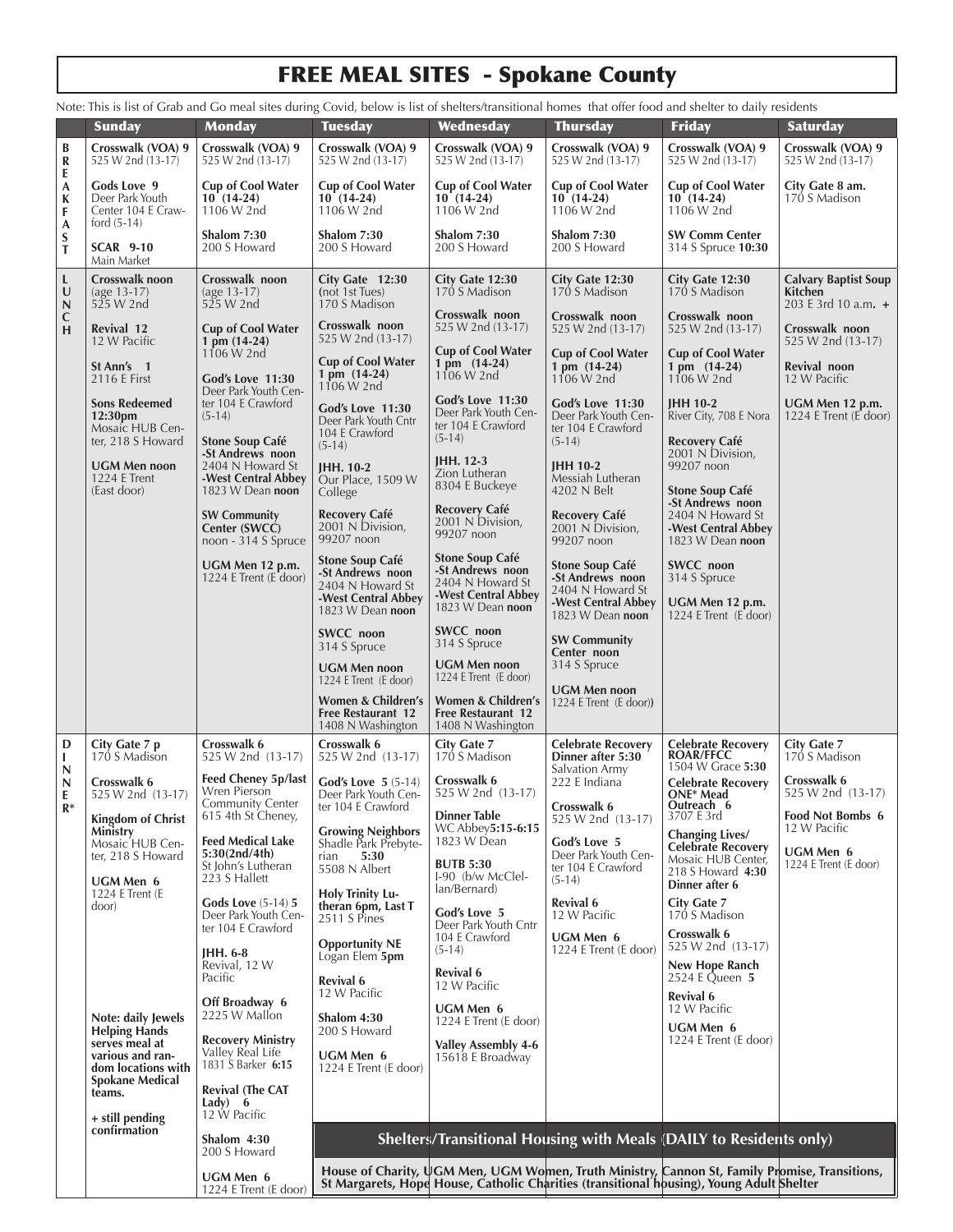### FOOD BANKS & CLOTHING BANKS - Spokane Valley

| Organization                                                       | <b>Address</b>                        | Phone               | Food             | Clothes     | <b>Household</b> | <b>Hygiene</b> | <b>Hours</b>                                      | Area, Clients<br><b>Services</b>                   | <b>Contact Info</b>                     |
|--------------------------------------------------------------------|---------------------------------------|---------------------|------------------|-------------|------------------|----------------|---------------------------------------------------|----------------------------------------------------|-----------------------------------------|
| <b>East Valley Baptist</b>                                         | 14516 E Wellesley Ave                 | 928-4809            | X                |             |                  |                | 10-noon 4th Sat                                   |                                                    | eastvalleybaptist.org                   |
| <b>Holy Trinity Lutheran Church</b>                                | 2511 S. Pines Rd                      | 926-7966            |                  |             |                  | $\mathbf{x}$   | 6om, last T                                       |                                                    | holytrinitylcmc.org                     |
| <b>HRC Ministries</b>                                              | 14415 E Sprague, 99206                | 879-3773            | X                |             |                  |                | 11-1 M, 4-6 W; by appt                            |                                                    | hrcministries.com                       |
| <b>Intersection at the River</b>                                   | 22421 Euclid, 99216                   | 202-6079            | $\boldsymbol{X}$ |             |                  |                | $1:30-4$ Th                                       | Any one                                            | FB: IntersectionChurch                  |
| <b>Klothes Kloset - Opportunity</b><br><b>Christian Fellowship</b> | 12321 E 14th, 99206                   | 926-2673            | X                | X           | X                | X              | 10-2 WTh                                          | Any one in need                                    | opportunitychristian-<br>fellowship.org |
| <b>Liberty Lake Church Food Pantry</b>                             | 704 South Garry, 99019                | 255-6266            | $\boldsymbol{X}$ |             | $\mathbf{X}$     | $\mathbf{X}$   | 9-4 M-Th call 1st                                 | Any one                                            | libertylakechurch.com                   |
| <b>Life River Fellowship FB</b>                                    | 2810 N Park Rd, 99212                 | 924-9510            | X                |             |                  |                | 5-7 1st & 3rd F                                   | Any one                                            | liferiver.org                           |
| <b>North Bridge Food Bank</b>                                      | 22421 E Euclid, 990227                |                     | $\mathbf x$      |             |                  |                | $1:30-4$ Th                                       |                                                    | northbridge.life                        |
| Otis Orchards FB POB 189                                           | 4308 N Harvard, 99027                 | 842-2355            | X                | X           | $\mathbf{O}$     | $\mathbf{O}$   | 11-2 1st & 3rd M                                  | Any one                                            | otisorchardsfoodpan-<br>try@gmail.com   |
| <b>Peace Pantry-Eastpoint Church</b>                               | 15303 E Sprague, Ste A,<br>99212      | 533-6800<br>$x$ 130 | $\mathbf x$      |             | $\mathbf{X}$     | $\mathbf{O}$   | $10-2$ Th                                         | Any one                                            | peace@eastpointchurch.org               |
| <b>Real Life Otis Ministries</b>                                   | 4904 N Harvard, 99027                 | 232-0840            | $\mathbf x$      |             |                  |                | $9-12$ , $3-6$ T-F                                |                                                    | reallifeotis.church                     |
| <b>St John Vianney Parish Poverty</b><br><b>Fund</b>               | 304 S Adams Rd, 99216                 | 925-5428            | $\boldsymbol{X}$ |             |                  |                |                                                   | Parish boundary;<br>emergency food<br>& assistance | oursvdp.com                             |
| St Vincent de Paul - St Mary's                                     | 304 S Adams Rd, 99216                 | 928-3210            | X                |             |                  |                |                                                   | Parish boundary,<br>emergency food                 | oursvdp.com                             |
| <b>Spokane Dream-Ministry</b><br>Resource Center                   | 2128 N Pines, Ste 1 99216             | 924-2630            | $\boldsymbol{X}$ |             |                  |                | 12:30-2 T; 12:30-3 W;<br>$11:30-3$ Th             |                                                    | spokanedreamcenter.org                  |
| Spokane Dream Cntr Mobile Food                                     | 7217 E Trent, 99212                   | 924-2630            | X                |             |                  |                | Friday Evenings                                   |                                                    | spokanedreamcenter.org                  |
| <b>Spokane Valley Partners: Food</b><br>and Diaper Bank            | 10814 E Broadway, 99206               | 927-1153            | $\boldsymbol{X}$ | $\mathbf x$ | $\mathbf{x}$     |                | 11-12:35, 1:30-3:15 W;<br>$11 - 12:45$ Th         | Spokane Valley,<br>SE Spokane Cnty                 | svpart.org                              |
| <b>Spokane Valley Partners Mobile</b><br>Bank                      | St Josephs, 4521 N<br>Arden Rd, 99027 | 927-1153            | X                |             |                  |                | 3-5 1st TH                                        |                                                    | svpart.org                              |
| <b>Valley Assembly of God Food</b><br>Pantry                       | 15618 E Broadway,<br>99037            | 924-0466            | $\boldsymbol{X}$ |             |                  |                | 4-6 W; Dinner 5 W; JHH<br>site; mobile dist 3-5 F | Meals in Spokane<br>Valley                         | info@valleyassembly.<br>org             |
| <b>Valley Real Life Ministries</b><br><b>PO Box 397</b>            | 1831 S Barker, 99016                  | 232-0840            | X                |             |                  | X              | 8-4 M-F, Recovery: meal<br>6:15, M w/FB           |                                                    | vrl.church                              |

## FOOD BANKS & CLOTHING BANKS - North Spokane County

| Organization                                     | <b>Address</b>                                      | <b>Phone</b> | Food                         | Clothes     | Household        | Hygiene                   | Meal Sites | <b>Hours</b>                          | Area, Clients<br><b>Services</b>                | <b>Contact Info</b>                                            |
|--------------------------------------------------|-----------------------------------------------------|--------------|------------------------------|-------------|------------------|---------------------------|------------|---------------------------------------|-------------------------------------------------|----------------------------------------------------------------|
| <b>Clayton Community Closet</b>                  | 4494 Carlton Ave                                    | 276-5998     |                              | X           |                  |                           |            |                                       |                                                 |                                                                |
| <b>God's Closet Admin</b>                        | Deer Park SDA, 809 S<br>Colville, 99006             | 991-1582     |                              | $\mathbf x$ |                  |                           |            | 9:30-12:30 W                          | children, 0-18 yrs, \$1                         | deerpark@gods-<br>closet.com                                   |
| <b>God's Love International</b>                  | 104 E Crawford, 99006                               | 312-9875     | X                            |             |                  |                           | X          | Meal: noon Sun, 9,<br>11:30, 5 M-Th   |                                                 | godsloveinter-<br>national.com                                 |
| <b>GreenHouse</b> , The                          | 211 N Fir St, 99006<br>Mail: PO Box 62<br>The Porch | 276-6897     | $\mathbf{x}$<br>$\mathbf{x}$ | $\mathbf x$ | $\mathbf{x}$     |                           |            | <b>FB: 1-4 MWF</b><br>(anyone weekly) | 99006, Deer Park<br>99110, Clayton              | greenhousecfood-<br>bank@gmail.com<br>thegreenhouse-online.org |
| <b>Mead Food Bank</b>                            | 12611 N Wilson, 99021<br>PO Box 53                  | 466-7068     | X                            |             |                  | X                         |            | 4-6:45 W                              | Mead SD                                         | facebook.com<br>meadfoodbank.org                               |
| <b>New Hope Resource Center</b>                  | 4211 E Colbert Rd, 99005                            | 467-2900     |                              | $\mathbf x$ | $\mathbf x$      | $\boldsymbol{\mathsf{X}}$ |            | 9-1:30 TTh                            | North of Hawthorne not<br>Deer Park, need based | Jeanna Swanson<br>newhoperesource.org                          |
| <b>North County Food Pantry</b>                  | 40015A N Collins Rd/<br>PO Box 388, Elk 99009       | 292-2530     | $\mathbf{x}$                 |             | $\boldsymbol{x}$ | X                         |            | 11-2 M; 9-noon W                      | 99003, -009, -156 (from<br>Elk PO only)         | Joe & Sandra Harvey<br>ncfpantry@gmail.com                     |
| <b>Spokane Christian</b><br><b>Center Pantry</b> | 8409 E Bigelow Gulch<br>Rd, 99217                   | 924-4888     | $\mathbf{x}$                 |             |                  |                           |            |                                       |                                                 |                                                                |
| Help-a-Pirate Program-<br>Whitworth University   | Lindaman center #201                                |              | X                            |             |                  |                           |            | $8-5$ M-F                             | Students in need                                | Robert Francis<br>rfrancis@whitworth.<br>edu whitworth.edu     |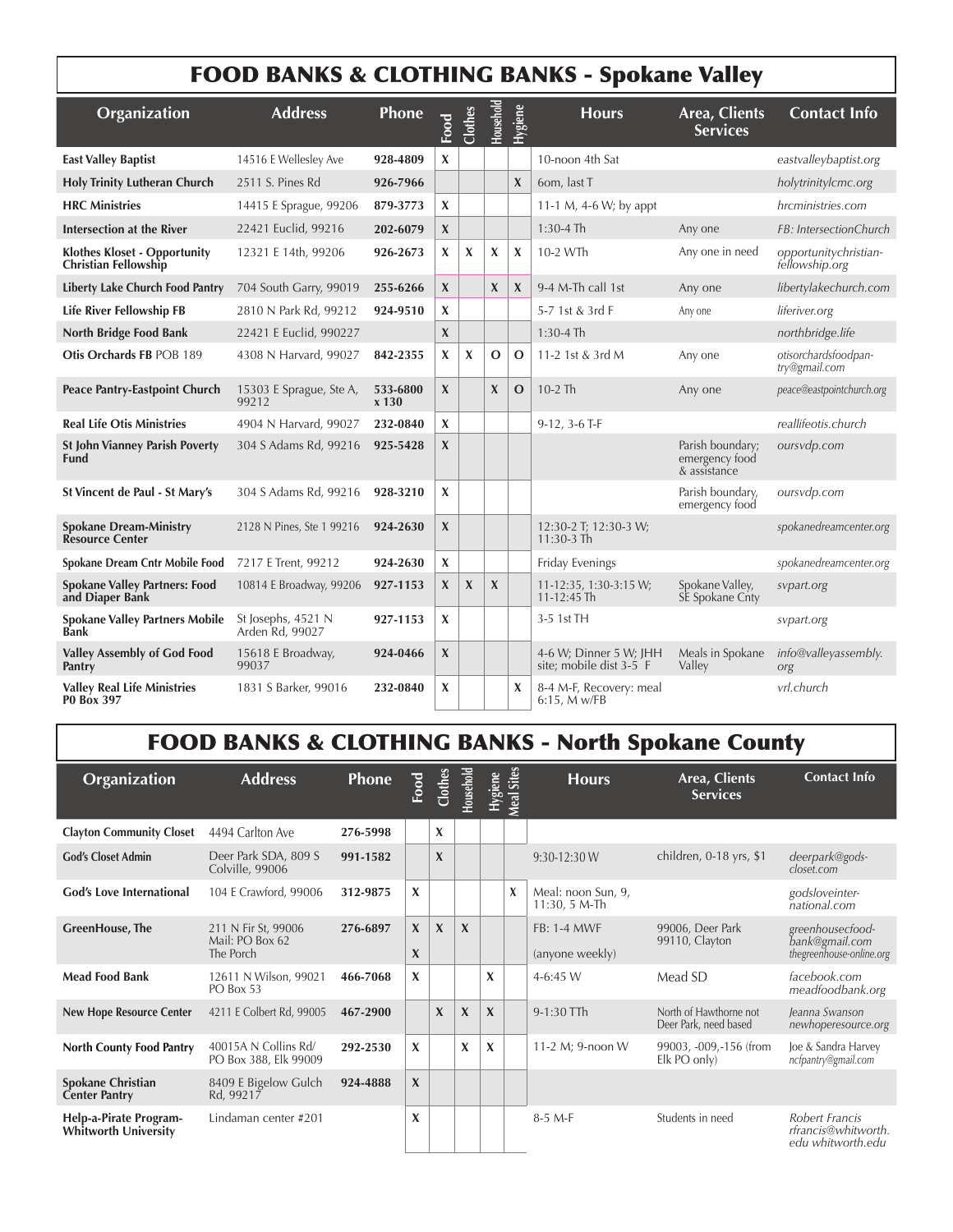## FOOD BANKS & CLOTHING BANKS - Columbia Basin, West Plains & Spokane Tribe

| <b>City</b>         | <b>Organization</b>                                              | <b>Address</b>                                   | <b>Phone</b>         | Food         | Clothes          | Meals            | <b>Hours</b>                                | <b>Coverage Area</b>                                     | <b>Contact Info</b>                                               |
|---------------------|------------------------------------------------------------------|--------------------------------------------------|----------------------|--------------|------------------|------------------|---------------------------------------------|----------------------------------------------------------|-------------------------------------------------------------------|
| <b>Airway Hghts</b> | <b>Airway Heights Baptist</b>                                    | 12322 W Hwy 2                                    | 244-2474             | X            |                  |                  | 10-noon Sat                                 | 99001, 99011, 99013,<br>99022, 99029, 99224              | ahbc.us                                                           |
| <b>Airway Hghts</b> | <b>Cleones' Closet</b>                                           | 13114 Sunset Hwy,<br>99001                       | 321-7071             | X            | X                |                  | noon-3 MWF                                  | Airway Heights, H                                        | cleonescloset.com                                                 |
| Airway Hghts        | <b>Heavenly Help, Cross-</b><br>roads Airway Heights             | 1118 S King St, 99001                            | 244-9343             |              | X                |                  | 11-4 3rd M, (every<br>month/every<br>other) |                                                          | info2@crossroadswest-<br><i>plains.org</i><br>household items     |
| Cheney              | <b>Cheney Food Bank</b><br>POB 614, 99004                        | Wren Pierson Center<br>630 3rd                   | 235-2325<br>235-8900 | X            |                  |                  | 9-11:30 1st-4th<br>W                        | 99004 (S of I-90);<br>99014, 99020;<br>99224, 99032 (SW) | cityofcheney.org                                                  |
| Cheney              | <b>EWU Central Food Bank</b>                                     | Tawanka Hall 129E,<br>99004                      |                      | X            |                  |                  | $1-4:30T$                                   | EWU students only                                        | ceamericorps@ewu.edu<br>inside.ewu.edu                            |
| Cheney              | <b>Feed Cheney</b>                                               | Wren Pierson Center<br>204 4th, 99004            | 381-7002             | $\pmb{\chi}$ |                  | $\boldsymbol{X}$ | meal and food<br>box: 5:30 last M           | <b>West Plains</b>                                       | feedcheney.com<br>feedcheney@gmail.com                            |
| Cheney              | <b>SkyTree Studios</b>                                           | 545 E Wellesley, 99207                           | 559-2183             | X            |                  |                  | Delivery only                               | 50-60 West Plains                                        | Stutter@gmail.com                                                 |
| <b>Davenport</b>    | Care & Share                                                     | 202 13th St/ POB 217                             | 725-0437             | X            | $\boldsymbol{X}$ |                  | $10-4$ W                                    | Central Lincoln Cnty                                     |                                                                   |
| Fairfield           | <b>North Palouse Commu-</b><br>nity Food Bank                    | 202 N Railroad,<br>99012                         |                      | X            |                  |                  | 9-11 2nd/4th Sat                            | 99018, 99030,<br>99039, 99012                            | npcfoodbank@gmail.com<br>FB: npcfoodbank                          |
| <b>Fairfield</b>    | <b>SVP Mobile Food Bank</b>                                      | <b>Fairfield Community</b><br>Center, 304 E Main | 927-1153             | $\pmb{\chi}$ |                  |                  | 2-4 3rd TH                                  | SE Spokane/N<br>Palouse                                  | sypart.org/                                                       |
| Ford                | <b>Ford Food Pantry</b>                                          | 5227 Main St<br>PO Box 184                       | 258-4531             | X            |                  | X                | 9-11 2nd W,<br>11:45 last Sat               | East Spokane Tribe                                       | FordSunsetClub@-yahoo.<br>com                                     |
| <b>Fruitland</b>    | <b>West End Assembly of God</b><br><b>First Community Dinner</b> | 6438 West End Rd<br>6419 Selena Ct               | 413-9912<br>326-9333 | X            |                  | $\pmb{\chi}$     | 2-4, 3rd F                                  | West Spokane Tribe                                       | FB: West-End-First-<br>Community-Dinner                           |
| Grand<br>Coulee     | Care & Share Food Bank                                           | Nazarene Church,<br>45925 SR E Hwy<br>174 N      | 633-2742             | X            |                  |                  | 2-4 2nd/4th F                               | East Lincoln County                                      |                                                                   |
| <b>Harrington</b>   | <b>Harrington Food Pantry</b>                                    | 204 N 3rd St                                     | 253-4588             | $\pmb{\chi}$ |                  |                  | 11-12 Sat (NOT<br>last)                     | Southeast Lincoln<br>County                              | FB: harringtonfoodbank                                            |
| Lind                | <b>Lind Clothing Bank</b>                                        | 114 E 5th St                                     | 750-5672             |              |                  | X                |                                             | Lind                                                     | FB: Lind-Community-Church                                         |
| <b>Medical Lake</b> | <b>Feed Medical Lake</b>                                         | St. John's, 223 S Hallet                         | 714-1150             |              |                  | $\pmb{\chi}$     | 10-noon 2nd/4th M                           | <b>West Plains</b>                                       | mlsd.org                                                          |
| Medical Lake        | <b>Medical Lake Food Bank</b>                                    | 207 S Washington                                 | 299-3819             | X            | X                |                  | 10-noon F                                   | Medical Lake SD                                          | medicallakecommuni-<br>tyoutreach@live.com                        |
| Odessa              | <b>Odessa Clothing Bank</b>                                      | Heritage Ch, 302 S 1st                           | 982-0761             |              | X                |                  |                                             | Odessa                                                   | heritagechurchodessa.com                                          |
| Odessa              | <b>Odessa Food Bank</b>                                          | 111 E 1st/POB 248                                | 982-2202<br>659-4449 | X            |                  |                  | 1-3, 5-6 1st/3rd<br>TН                      | Food from Ritzville FP                                   |                                                                   |
| Othello             | <b>Othello Food Bank</b>                                         | 949 E Main / POB 152                             | 488-6044             | $\pmb{\chi}$ |                  |                  | $1-3$ TTh                                   | 99344                                                    | FB: othellofoodbank                                               |
| Reardan             | We C.A.R.E. Food Bank                                            | 140 S Lake Rd<br>POB 209, 99029                  | 818-0146             |              |                  |                  | 1:30-3p, 2nd W;<br>5:30-7`4th Th            | Reardan-Edwall SD,<br>NW/Northern West<br>Plains         | emergency assistance,<br>food vouchers                            |
| <b>Ritzville</b>    | <b>Ritzville Food Pantry</b>                                     | 104 W Main St                                    | 659-4449             | $\mathbf x$  | X                |                  | 9-12:30, W                                  | Ritzville and Lind                                       | FB: RitzvilleFoodPantry                                           |
| Spangle             | <b>Spangle Community</b><br>Food Bank                            | Spangle Church<br>305 E 2nd, 99031               | 245-3431             | X            |                  |                  | 2-3 4th T/W                                 | 99031, 99170 (Spo-<br>kane Cnty)                         |                                                                   |
| <b>Sprague</b>      | <b>Feed Sprague</b>                                              | Senior Center, 213 C<br>St, 99032                | 979-2168             | $\mathbf x$  |                  | $\boldsymbol{X}$ | meals; L Kids MT,<br>TH, Seniors W          | Senior receive fod<br>boxes                              | jsheffels@hotmail.com                                             |
| <b>Sprague</b>      | <b>Sprague Horizons Community</b>                                | Senior Center, 213 S C                           | 993-5490             | X            | X                |                  | 10-2 3rd Sat                                | Sprague, Lamont                                          | pbusby23@yahoo.com                                                |
| Valleyford          | <b>SVP Mobile Food Bank</b>                                      | Freeman, 14917 S Jackson                         | 927-1153             | X            |                  |                  | 2-4 4th Th, varies                          |                                                          | svpart.org                                                        |
| Washtucna           | New Washtucna Food<br>Bank                                       | Washtuncna Comm<br>Rm, 287 S Main                | 659-4449             | X            |                  |                  | 11:30-1:30 T                                | Washtucna, Ralston,<br>Benge, Hooper                     | washtucnahistory.org/<br>projects.php                             |
| Washtucna           | Washtucna Food Bank                                              | Community Church,<br>125 S Church St             |                      | $\pmb{\chi}$ |                  |                  | varies/monthly                              | Washtuchna                                               | washtucna-church@<br>outlook.com<br>washtucna-church.<br>webs.com |
| Wilbur              | <b>Wilbur Community</b>                                          | Presbyterian Campus,<br>11 NE Cole               | 647-5781             | X            |                  |                  | 11-1, 5-6 3rd W                             |                                                          | wilburuniting@gmail.<br>com wilbur-uniting.org                    |
| Wellpinit           | <b>Spokane Tribe FB</b>                                          | 6208 Ford-Wellpinit                              | 258-7145             | X            |                  |                  | 7:30-4 M-F                                  | Spokane Tribe                                            | Scott Peone scott.<br>peone@spokanetribe.com                      |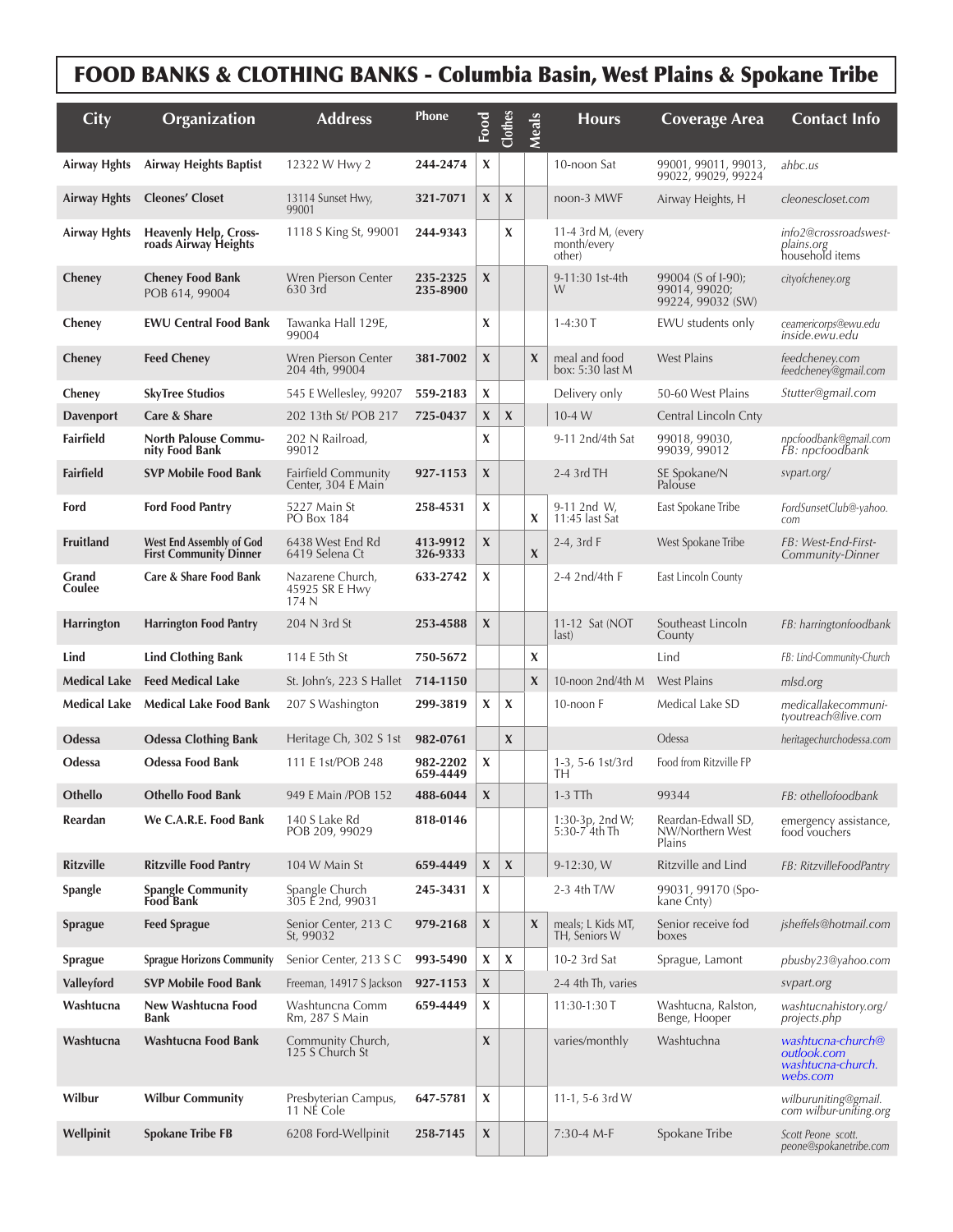#### FOOD BANKS & CLOTHING BANKS: North Central & NE WA Counties

| <b>City</b>            | Organization                                            | <b>Address</b>                              | Phone                | Food                      | Clothes                   | <b>Meals</b>              | Hours, Area,<br><b>Services</b>         | <b>Contact Info</b><br><b>Assistance</b>                      |
|------------------------|---------------------------------------------------------|---------------------------------------------|----------------------|---------------------------|---------------------------|---------------------------|-----------------------------------------|---------------------------------------------------------------|
| <b>Addy</b>            | <b>Addy Rescue Mission</b>                              | 1390 Main St/POB 38                         | 935-6633             | $\boldsymbol{\mathsf{X}}$ | $\boldsymbol{\mathsf{X}}$ | X                         | 9-3 Th, meal: 9-2<br>M,T                | MOW, household, AA,<br>counseling, holiday giving             |
| <b>Brewster</b>        | <b>Brewster Food Bank</b>                               | 301 S 4th St                                | 358-4250             | $\boldsymbol{\mathsf{X}}$ |                           |                           | 9-10:30 Th                              | FB: Brewster-Food-Bank<br>cceasternwa.org occac.com           |
| Chewelah               | <b>Chewelah Food Bank</b>                               | Chewelah Senior Cntr,<br>302 E Main/POB 628 | 935-6204             | $\boldsymbol{\mathsf{X}}$ |                           |                           | 10-2 Th (NEW)                           | chewelahfoodbank@plix.<br>com chewelahfoodbank.<br>weebly.com |
| Chewelah               | <b>Chewelah Faith Resources Group</b>                   | St Mary's, 502 E Main                       |                      |                           |                           | X                         | 4 3rd W                                 | St Mary's, UCC, others                                        |
| <b>Colville</b>        | <b>Colville Community Church</b>                        | 930 S Elm St                                | 684-4441             |                           |                           | X                         | $11:30-1 M$                             | FB:colville-community-church                                  |
| <b>Colville</b>        | <b>Volunteer Food &amp; Resource</b>                    | 210 S Wynne St                              | 684-2971             | $\boldsymbol{\mathsf{X}}$ |                           |                           | 10-3 T-F (NEW)                          | colvillefoodbank.org                                          |
| <b>Colville</b>        | <b>Congregational UCC</b>                               | 205 N Maple St                              | 684-4213             |                           |                           | $\boldsymbol{\mathsf{X}}$ | 11:30-1 $F$                             | FB: colvilleucc                                               |
| <b>Colville</b>        | <b>Free Methodist</b>                                   | 336 E 1st Ave                               | 684-2480             |                           |                           | X                         | 11:30 W                                 | colvillefree.com                                              |
| <b>Colville</b>        | <b>Immaculate Conception</b>                            | 320 N Maple St                              | 684-6223             |                           |                           | X                         | 11:30 Th                                | myparishfamily.org                                            |
| <b>Colville</b>        | <b>Reachout Food Ministry</b>                           | Hope Vineyard<br>184 Degrief Rd             | 685-9272             | $\boldsymbol{\mathsf{X}}$ |                           |                           | 1-3 1st & 3rd Th,<br>hygiene            | hopevineyardcolville.org/<br>reachout                         |
| <b>Colville</b>        | <b>Sharing House/Assembly of God</b>                    | 516 E Glen                                  | 684-4721             |                           | $\mathbf x$               |                           | 9:30-noon TTh                           | Becky Kouf, household items                                   |
| Conconully             | <b>Conconully Food Bank</b>                             | 219 N Main                                  | 826-4958             | $\boldsymbol{\mathsf{X}}$ |                           |                           | 1:30-3 1st/3rd W                        | http://occac.com                                              |
| Cusick                 | <b>Cusick Food Bank</b>                                 | Pend Oreille Bible<br>402 River/POB 126     | 447-5249<br>939-3227 | $\boldsymbol{\mathsf{X}}$ |                           |                           | 9:30-10:30 T                            | Gary Beach, Jim Gemmring<br>garybeac@itss.net                 |
| <b>Hunters</b>         | <b>Hunters Food Bank</b>                                | 5061 Lemon Ave                              | 722-3332             | X                         | X                         |                           | FB: 9-1 W, 99129,<br>$-131, -137$       |                                                               |
| <b>Inchelium</b>       | <b>Colville Confederated Tribes FB</b>                  | 12 Community Lp                             | 634-2767             |                           |                           |                           | 11-3 3rd Th 20th                        | 2nd Harvest                                                   |
| lone                   | <b>Emergency Food Bank of lone</b>                      | St Bernard, 302 N 8th                       | 442-3223             | $\boldsymbol{\mathsf{X}}$ |                           |                           | 11:30-12:30 T (NEW)                     | North Pend Oreille                                            |
| <b>Keller</b>          | <b>Colville Confederated Tribes FB</b>                  | 11673 S Hwy 21, 99140                       | 634-2767             | $\pmb{\chi}$              |                           |                           | 10-3/4 3rd T                            | 2nd Harvest                                                   |
| <b>Kettle Falls</b>    | <b>Kettle Falls Community Chest</b>                     | 472 S Meyers/POB 1145                       | 738-2326             | $\boldsymbol{\mathsf{X}}$ | T                         |                           | 10-2 M-Th                               | Susan Urhausen, Tina Rubio<br>kffoodbank@centurytel.net       |
| Loon Lake              | Loon Lake Food Bank                                     | 3945 Fir/PO Box 64                          | 233-8450             | $\pmb{\chi}$              |                           |                           | 8-12:45 MTh                             | loonlakefoodbank.org                                          |
| Nespelem               | <b>Colville Confederated Tribes FB</b>                  | #37 Lakes / PO Box 150                      | 634-2767             | $\boldsymbol{\mathsf{X}}$ |                           |                           | 9-4:40 M-Th                             | Mobile FB: 11-3, 3rd Th                                       |
| <b>Newport</b>         | <b>Newport Food Bank</b>                                | 310 1/2 W Pine St/<br><b>POB 1952</b>       | 447-1168             | $\boldsymbol{\mathsf{X}}$ |                           |                           | 10-2, T, hygiene,<br>occasional clothes | Pearl Pulford newport-<br>foodbank@frontier.com               |
| <b>Nine Mile Falls</b> | <b>Lake Spokane Community</b><br><b>Clothing Closet</b> | 6418-A Hwy 291,<br>Annex                    | 276-5472             |                           | X                         |                           | 3rd Sat only                            | lakespokanecommunity-<br>church.org                           |
| Nine Mile Falls        | Tum Tum Food Pantry                                     | 6424 Hwy 291, 99026                         | 276-5472             | $\pmb{\chi}$              |                           |                           | 9-noon 1st/3rd Sat                      | FB: TumTumPantry                                              |
| Northport              | Northport Food Bank                                     | 111 Center/POB 411                          | 732-6183             | $\pmb{\chi}$              |                           |                           | 8-12 M (NEW)                            | npfoodbank@yahoo.com                                          |
| Okanogan               | <b>Family Empowerment Project</b>                       | Okanogan SD, 516 Tyee                       | 422-5414             | $\pmb{\chi}$              |                           |                           | household                               | oksd.wednet.edu                                               |
| Okanogan               | Okanogan Food Bank                                      | 424 2nd Ave S                               | 422-4041             | $\pmb{\chi}$              |                           |                           | 9-2:30 MTh                              | http://occac.com                                              |
| Omak                   | <b>Colville Confederated Tribes FB</b>                  | East Side Center, 5th<br>Ave E & Benton St  | 634-2767             | $\boldsymbol{\mathsf{X}}$ |                           |                           | noon 3rd W                              | 2nd Harvest, note: call dis-<br>tribution location may vary.  |
| Omak                   | <b>Omak Food Bank</b>                                   | 101 W 4th Ave                               | 826-1717/8           | $\pmb{\chi}$              |                           |                           | 9-11 MTh                                | http://occac.com                                              |
| Orient                 | <b>Orient Food Bank</b>                                 | 365 Main St                                 | 684-5644             | $\boldsymbol{\mathsf{X}}$ |                           |                           | 10-5 M-F (NEW)                          | newhungercoalition.org                                        |
| Oroville               | <b>Oroville Food Bank</b>                               | 922 Main                                    | 560-3765             | $\pmb{\chi}$              |                           |                           | 9:30-11:30 Th                           | http://occac.com                                              |
| Republic               | <b>People's Pantry of Ferry County</b>                  | 925 S Keller/POB 1114                       | 207-0435             | X                         |                           |                           | 2:30-4:30 Sun                           | John Thessen, Bree West<br>newhungercoalition.org             |
| <b>Tonasket</b>        | <b>Tonasket Food Bank</b>                               | 101 Hwy 97 N                                | 486-1219<br>422-4041 | $\boldsymbol{\mathsf{X}}$ |                           |                           | 9-11 TH                                 | http://occac.com                                              |
| <b>Twisp</b>           | <b>Methow Food Bank</b>                                 | The Cove, 128 Glover                        | 997-0227             | $\pmb{\chi}$              |                           |                           | $1-4$ Th                                | http://occac.com                                              |
| Wauconda               | <b>Wauconda Community Hall Assn</b>                     | 129 Toroda Ck Rd                            | 498-1167             | $\pmb{\chi}$              |                           |                           | 1-2 2nd/4th Th                          | http://occac.com                                              |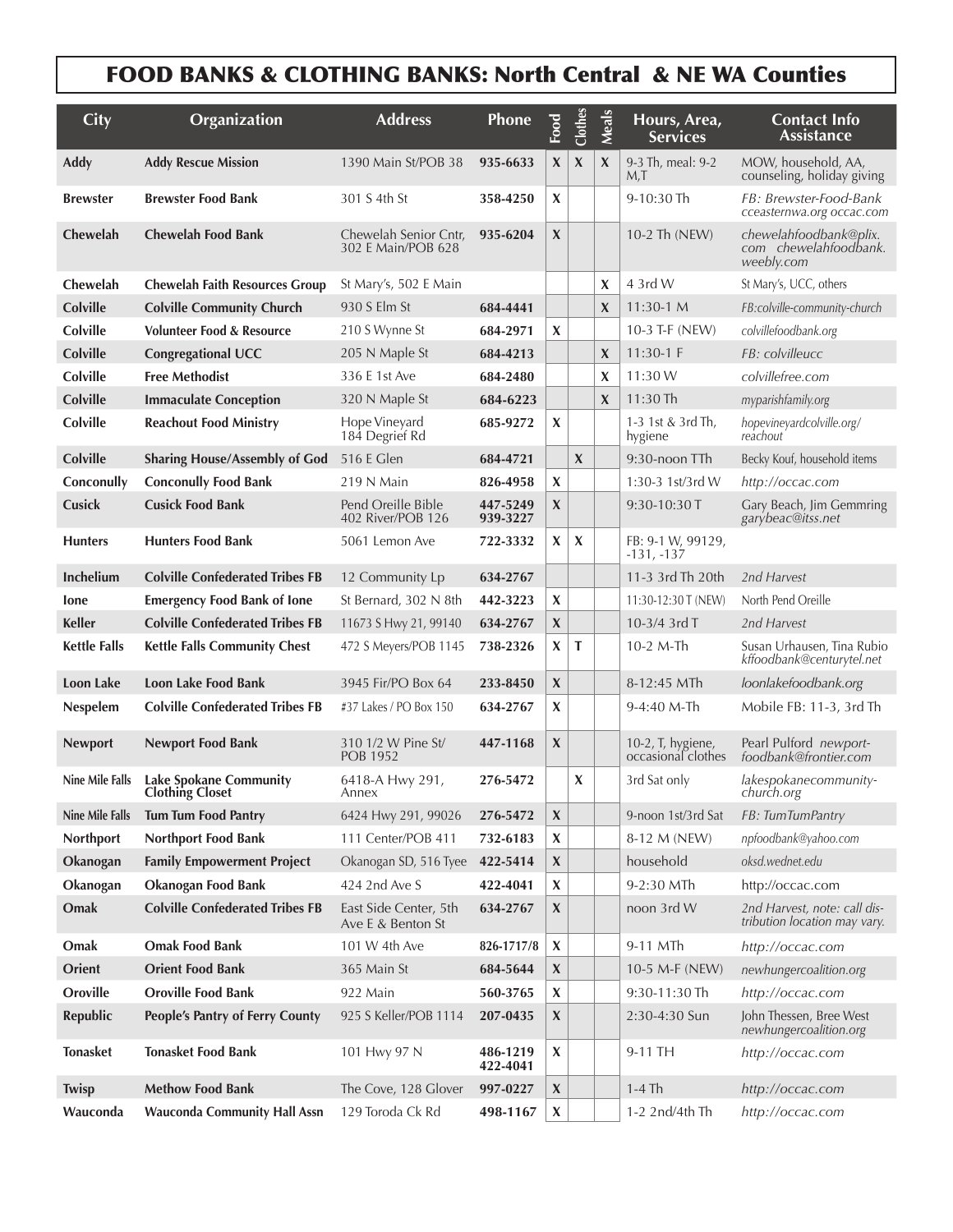## FOOD BANKS & CLOTHING BANKS - SE Washington (Blue Mountains)

| City                 | <b>Organization</b>                                                   | <b>Address</b>                                | Phone                | Food         | Clothes                   | <b>Meals</b>              | Hours, Area,<br><b>Services</b>                       | <b>Contact Info</b>                                                     |
|----------------------|-----------------------------------------------------------------------|-----------------------------------------------|----------------------|--------------|---------------------------|---------------------------|-------------------------------------------------------|-------------------------------------------------------------------------|
| <b>Burbank</b>       | <b>Burbank Mobile Food Bank</b>                                       | Burbank Grange, 44 N 4th                      | 529-3561             | X            |                           |                           | 19-11 W                                               | bmacww.org                                                              |
| Clarkston            | <b>Asotin County Food Bank</b>                                        | 1546 Maple St                                 | 758-7085             | X            |                           |                           | 10-3 $M-F$                                            | Joanne Huntley<br>foodbank@cableone.net                                 |
| <b>Clarkston</b>     | <b>CAP Food Bank</b>                                                  | 124 New 6th, Lewiston                         | 746-3351<br>798-4210 | X            |                           |                           | 9-4 MF Asotin County                                  | cap4action.org                                                          |
| Clarkston            | <b>Dinner Church - River City</b><br>(church in Lewiston)             | Sweet Melon Shack                             | 208-743-<br>7101     |              |                           | X                         | 6, W, fellowship included                             | Rick Hust, rivercitychurch.us                                           |
| <b>Clarkston</b>     | <b>First Presbyterian</b>                                             | 1122 Diagonal St                              | 758-2943             | X            |                           |                           | $9-4$ M-Th                                            | firstpresclarkston.org                                                  |
| <b>Clarkston</b>     | <b>Red Door Kitchen</b><br><b>First Christian</b>                     | 840 10th St                                   | 758-2943             |              |                           | X                         | noon M-Sat                                            | https://www.firstchristian-<br>church.doodlekit.com                     |
| <b>Clarkston</b>     | <b>St. Vincent de Paul Food</b><br>Pantry - Clarkston                 | $601$ 2nd St<br>Mail: 604 2nd St              | 758-8361             | $\mathbf x$  | $\pmb{\chi}$              |                           | 12-3:30, M-W, household                               | lc.society.svdp@gmail.com<br>FB: st-vincent-de-paul-<br>social-services |
| <b>College Place</b> | Sonbridge                                                             | 1200 SE 12th St                               | $529 \cdot 3100$     |              | т                         |                           | Thrift, furniture, household                          | sonbridge.org                                                           |
| <b>Dayton</b>        | <b>Community Food Bank</b>                                            | City Hall, 111 S 1st St/<br><b>POB 284</b>    | 386-2322<br>382-2137 | X            |                           |                           | 2-4 T, Columbia County                                | Bobbie Ruddell, Laura Thorn                                             |
| Dayton               | <b>Dayton Community Services</b>                                      | 1525 S 4th, 99328                             | 382-4020             |              | X                         |                           | $10-3$ TTh<br>household items                         | uccsda.org, mentoring                                                   |
| <b>Dayton</b>        | Dayton Mobile Food Bank                                               | 207 North 3rd St,<br>Dayton                   | 529-3561             | X            |                           |                           | $2-4$ T                                               | bmacww.org                                                              |
| Dayton               | <b>Project Timothy</b>                                                | STVP, 249 E Main                              | 382-2943             |              |                           | X                         | Emergency food meals, H                               | projecttimothy.org                                                      |
| Pomeroy              | <b>Garfield County Food Bank</b>                                      | 865 E Main                                    | 843-6158             | X            |                           |                           | 9-noon last two Th,<br>Garfield County                | jzorb@co.garfield.wa.us                                                 |
| <b>Prescott</b>      | <b>Prescott Mobile Food Bank</b>                                      | B St by tennis courts                         | 529-3561             | X            |                           |                           | $10-11$ T                                             | bmacww.org                                                              |
| <b>Touchet</b>       | <b>Touchet Mobile Food Bank</b>                                       | Pomona Grange, 1st and<br>Touchet-Gardenna Rd | 529-3561             | $\mathbf x$  |                           |                           | $1-2$ W                                               | bmacww.org                                                              |
| Waitsburg            | <b>Waitsburg Resource Center</b>                                      | Waitsburg Christian<br>Church, 106 Preston    | 337-6589<br>629-2988 | X            | X                         |                           | 2-4 T, hygiene, food back<br>packs                    | waitsburgchristianchurch.<br>com                                        |
| Walla Walla          | <b>Blue Mountain Action Council</b><br>-Mobile Food Bank, Fairgrounds | 921 W Cherry St<br>363 Orchard                | 529-3561             | X            |                           |                           | 8:30-5 M-Th, 8:30-4 F<br>$5-7$ F                      | bmacww.org                                                              |
| Walla Walla          | <b>Christian Aid Center</b>                                           | 202 B Birch St                                | 525-7123             | X            |                           | X                         | B 7:30; L noon-1; D: 5:30,<br>M-F hygiene, recovery/H | christianaidcenter.org                                                  |
| Walla Walla          | <b>Crazy Love Church Storehouse</b>                                   | 66 South Palouse St                           | 818-0293             | $\mathbf{X}$ | X                         |                           | After church, Sundays                                 | crazylovechurch.com/                                                    |
| Walla Walla          | <b>First Congregational</b>                                           | 73 S Palouse                                  | 525-8753             |              |                           | X                         | $11 - 1 W$                                            | firstchurchcww.org                                                      |
| Walla Walla          | <b>Good Neighbor Adventist</b>                                        | 343 S 3rd Ave                                 | 301-9070             |              |                           | X                         | $12:15-1$ Sat                                         | goodneighboradventist.org                                               |
| Walla Walla          | <b>Helpline</b>                                                       | 1520 Kelly Pl #180                            | 529-3377             | $\mathsf{C}$ | $\boldsymbol{\mathsf{X}}$ |                           | Vouchers, household,<br>transit pass, hygiene         | helplineww.org                                                          |
| Walla Walla          | <b>New Beginnings Chapel</b>                                          | 822 W Main St                                 | 527-3385             |              |                           | X                         | $11-1 F$                                              | nbcww.us                                                                |
| Walla Walla          | Pantry Shelf Of Walla Walla                                           | Walla Walla<br>Presbyterian, 325 S 1st        | 526-4169             | X            |                           |                           | 3-5 M, 1-3 WF                                         | pantryshelfwallawalla.org                                               |
| Walla Walla          | <b>Pioneer's Kitchen</b>                                              | 209 E Birch St                                | 525-1870             |              |                           | X                         | $11:30-1 M$                                           | pioneerww.org                                                           |
| Walla Walla          | <b>Loaves and Fishes Soup</b><br>Kitchen                              | St Paul's Episcopal<br>232 Catherine St       | 529-1083             |              |                           | X                         | $11:30-1$ TTh                                         | stpaulsww.org                                                           |
| Walla Walla          | <b>St Vincent de Paul</b>                                             | 308 W Main                                    | 525-3903             | $\mathbf{X}$ | X                         |                           | 9:30-11:45 MWF,<br>household items                    | FB: stvincentdepaulwal-<br>lawalla                                      |
| Walla Walla          | <b>Salvation Army</b>                                                 | 827 W Alder St                                | 529-9470             | X            | $\boldsymbol{\mathsf{X}}$ | $\boldsymbol{\mathsf{X}}$ | 9-noon, 1-3:30, M-F;<br>food boxes                    | wallawalla.salvationarmy.<br>org                                        |
| Walla Walla          | Sleep Center/Walla Walla<br><b>Alliance for the Homelesss</b>         | 1181 W Rees Ave                               | 520-0316             |              |                           | X                         | 6-10 daily, hygiene items,<br>household items, H      | wwallianceforthehomeless.<br>com                                        |
| Walla Walla          | <b>Walla Walla Community Services</b>                                 | 2133 Howard                                   | 525-9540             |              | X                         |                           | 10-3 W                                                | uccsda.org                                                              |
| Walla Walla          | Walla Walla Warrior Food Pantry                                       | Building J, #302                              | 524-4790             | $\mathsf{C}$ |                           |                           | Access with student ID                                | wwcc.edu                                                                |
| Walla Walla          | <b>Whitman College Food Pantry</b>                                    | Glover Alston Center<br>26 Boyer, 2nd Flr     | 527-4997             | X            |                           |                           | 8-5 Daily                                             | whitman.edu                                                             |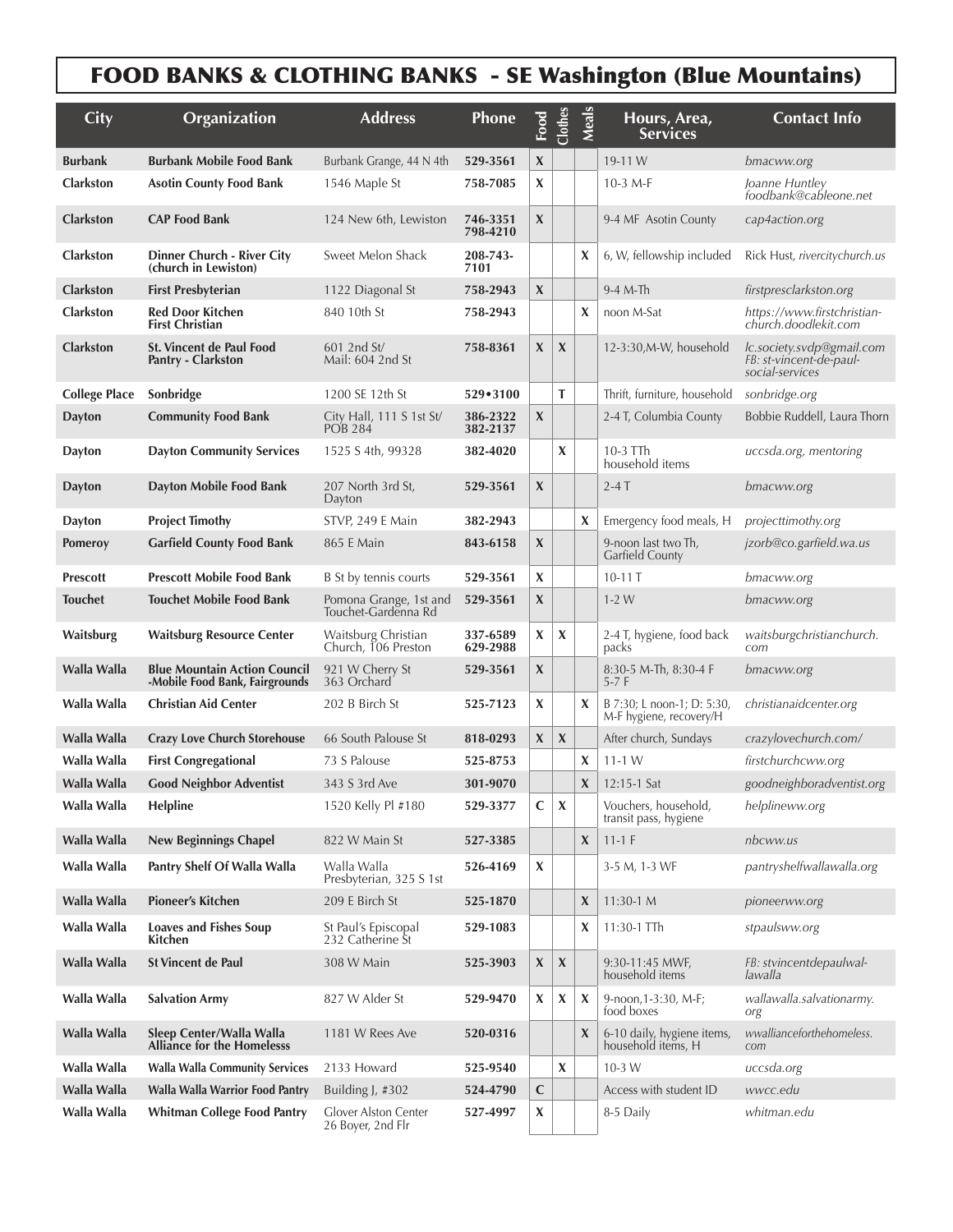# FOOD BANKS & CLOTHING BANKS - Palouse Country

| City             | Organization                                                                                                                                                                                                                                                                        | <b>Address</b>                                                                                | <b>Phone</b> | Food                      | Clothes                   | Meal                      | <b>Hours, Services</b>                                             | <b>Contact Info</b>                                                  |
|------------------|-------------------------------------------------------------------------------------------------------------------------------------------------------------------------------------------------------------------------------------------------------------------------------------|-----------------------------------------------------------------------------------------------|--------------|---------------------------|---------------------------|---------------------------|--------------------------------------------------------------------|----------------------------------------------------------------------|
| <b>Albion</b>    | <b>Albion Town Hall</b>                                                                                                                                                                                                                                                             | 310 N F St                                                                                    | 509-397-4305 | X                         |                           |                           | 4-6 4th Th                                                         | coacolfax.org                                                        |
| <b>Bovill</b>    | <b>Latah County Mobile Pantry</b>                                                                                                                                                                                                                                                   | Cedar & 3rd St                                                                                | 208-746-2288 | X                         |                           |                           | 10:30 1st M                                                        | <i>idahofoodbank.org</i>                                             |
| Colfax           | Colfax Food Pantry - COA/PC                                                                                                                                                                                                                                                         | 121 N Main St                                                                                 | 509-397-4611 | X                         |                           |                           | 2-5 2nd/4th T                                                      | coacolfax.org                                                        |
| Colton/Uniontown | <b>Uniontown Community Building</b>                                                                                                                                                                                                                                                 | 206 Montgomery St                                                                             | 509-397-4305 | X                         |                           |                           | 2:30-6:30 3rd T, 4th Th                                            | coacolfax.org                                                        |
| Deary            | <b>Deary Community Services</b>                                                                                                                                                                                                                                                     | 405 E Main/POB 49                                                                             | 208-877-7414 | X                         |                           |                           | 10-3 TTh                                                           | uccsda.org, gift shop                                                |
| Deary            | <b>Edith Griffin Food Bank</b>                                                                                                                                                                                                                                                      | 408 Line St                                                                                   | 208-310-0966 | X                         |                           |                           | 11-4 Tues, 4-7 Sat                                                 |                                                                      |
| <b>Endicott</b>  | <b>Endicott Pantry</b>                                                                                                                                                                                                                                                              | City Hall, 201 C St                                                                           | 509-397-4305 | X                         |                           |                           | 6:30-8 4th Th                                                      | coacolfax.org                                                        |
| Garfield         | Garfield Food Pantry - American Legion                                                                                                                                                                                                                                              | W 112 Main St                                                                                 | 509-287-2001 | X                         |                           |                           | 2-6 last Th                                                        | coacolfax.org                                                        |
| Genesee          | Genesee Food Bank-St Johns Lutheran                                                                                                                                                                                                                                                 | 648 W Ash                                                                                     | 208-305-5507 | X                         |                           |                           | 10-12 2nd/4th F                                                    | idahofoodbank.org                                                    |
| Genesee          | <b>Latah County Mobile Food Bank</b>                                                                                                                                                                                                                                                | St Mary's, 138 Jackson                                                                        | 208-746-2288 | X                         |                           |                           | $10a$ , 3rd W                                                      | idahofoodbank.org                                                    |
| Juliaetta        | <b>Latah County Mobile Food Bank</b>                                                                                                                                                                                                                                                | State Hwy 3 (Baseball<br>Parking overflow)                                                    | 208-305-5507 | X                         |                           |                           | 10-12 1st Th                                                       | idahofoodbank.org                                                    |
| Juliaetta        | J-K Good Samaritan Food Bank                                                                                                                                                                                                                                                        | 214 State St                                                                                  | 208-276-4510 | X                         |                           |                           | $1-3$ F                                                            | haylettlr@juno.com                                                   |
| <b>Malden</b>    | <b>Malden Food Pantry</b>                                                                                                                                                                                                                                                           | 417 Moreland                                                                                  | 509-569-2401 | X                         |                           |                           | 5-7 2nd M; 11-1 4th W                                              | coacolfax.org                                                        |
| <b>Moscow</b>    | <b>Food Not Bombs</b>                                                                                                                                                                                                                                                               | 405 S Van Buren                                                                               |              |                           |                           | X                         | 4:45-7:30 Sun                                                      | FB: FNBPalouse                                                       |
| <b>Moscow</b>    | <b>Latah County Mobile Food Bank</b>                                                                                                                                                                                                                                                | 110 N Polk                                                                                    | 208-305-5507 | X                         |                           |                           | 12-2 1st W                                                         | idahofoodbank.org                                                    |
| <b>Moscow</b>    | Moscow Food Bank - St Mary's                                                                                                                                                                                                                                                        | 110 N Polk                                                                                    | 208-882-4813 | X                         |                           |                           | $2-4$ T-F                                                          | stmarysparishmoscow.org                                              |
| <b>Moscow</b>    | <b>Salvation Army</b>                                                                                                                                                                                                                                                               | 315 S Jackson St                                                                              | 208-883-4823 | X                         | $\pmb{\chi}$              |                           | household items                                                    | moscow.salvationarmy.org                                             |
| <b>Moscow</b>    | West Side Food Bank - Inland Oasis                                                                                                                                                                                                                                                  | Safari Pearl, 660 W Pullman                                                                   | 208-882-9499 | $\pmb{\chi}$              |                           |                           | 11-7 M-Sat, 11-6 Sun                                               | idahofoodbank.org                                                    |
| <b>Moscow</b>    | <b>Vandal Food Pantry Curbside</b><br>Mail: Uof, Idaho Commons 301, 83843<br>3) Cabinets: ID Commons 306, Pitman<br>Cntr 3rd Flr (The Argonaut), Student REc<br>Center foyer, also Library #105, Womens<br>Centers, Memorial Gym #109, Native<br>American Student Center 865 W 7th. | 1) Pitman Center Load-<br>ing Dock<br>2) Parking Lot 60<br>across from Intermo-<br>dal Center | 208-885-9442 | X                         |                           |                           | Summer hrs:<br>1) 12-2 W, DT/MFP<br>2) 12-2 1st W                  | volunteer@uidaho.edu<br>uidaho.edu                                   |
| Oakesdale        | Oakesdale Baptist Food Bank                                                                                                                                                                                                                                                         | 209 W Bartlett St                                                                             | 509-397-4305 | X                         |                           |                           | 9:30-11 4th Th                                                     | coacolfax.org                                                        |
| <b>Palouse</b>   | <b>Calvary Chapel Food Bank</b>                                                                                                                                                                                                                                                     | 215 E Church St                                                                               | 509-397-4305 | $\boldsymbol{\mathsf{X}}$ |                           |                           | 5-6 4th W                                                          | coacolfax.org                                                        |
| Potlatch         | <b>Latah County Mobile Food Bank</b>                                                                                                                                                                                                                                                | Grace Comm, 325 Larch                                                                         | 208-305-5507 | X                         |                           |                           | 11-1 4th Th                                                        | idahofoodbank.org                                                    |
| Potlatch         | <b>Potlatch Food Bank</b>                                                                                                                                                                                                                                                           | 510 Pine St/POB 453                                                                           | 208-875-0708 | X                         |                           |                           | 10-12, 6-8, 2d/4th                                                 | cityofpotlatch.org                                                   |
| Pullman          | <b>Community Action Center (CAC)</b>                                                                                                                                                                                                                                                | 350 SE Fairmont Rd                                                                            | 509-334-9147 | X                         |                           |                           | 11-1 W; 2-4, Th; Free<br>Room (pantry) and<br>Lobby Farm stand (C) | cacwhitman.com,                                                      |
| Pullman          | <b>WSU Pantry</b>                                                                                                                                                                                                                                                                   | <b>Lighty Student Services</b><br><b>Building</b>                                             | 509-335-1280 | X                         |                           |                           | Schedule pick-up or del.                                           | wsu.edu                                                              |
| Pullman          | <b>Feeding our Friends</b>                                                                                                                                                                                                                                                          | 337 E Main                                                                                    | 509-339-6300 |                           |                           | X                         | <b>Dinner Tues</b>                                                 |                                                                      |
| Pullman/Colfax   | Pullman/Colfax Quaranteam                                                                                                                                                                                                                                                           | POB1626, 99163                                                                                |              |                           |                           | $\boldsymbol{\mathsf{X}}$ | W, Whitman                                                         | FB: 3914386588523269                                                 |
| Pullman          | <b>Pullman Child Welfare</b>                                                                                                                                                                                                                                                        | 108 NW Stadium Wy                                                                             | 509-338-0801 | $\mathbf x$               | $\boldsymbol{\mathsf{X}}$ |                           | 9-11 Sat, household                                                | Pullman only (CAC)                                                   |
| Rosalia          | <b>Rosalia Methodist Commodities</b>                                                                                                                                                                                                                                                | 5 W Broadway                                                                                  | 509-397-4611 | X                         |                           |                           | 9-11 4th W                                                         | coacolfax.org                                                        |
| St John          | St John Food Pantry                                                                                                                                                                                                                                                                 | UMC, 5 W Broadway                                                                             | 509-397-4305 | X                         |                           |                           | 11:30-12:30 4th W                                                  | coacolfax.org                                                        |
| <b>Tekoa</b>     | Celebrate Recovery Tekoa - Wander-<br>ing Island Ministries                                                                                                                                                                                                                         | 301 S Crosby                                                                                  | 509-553-2207 | X                         |                           | $\boldsymbol{\mathsf{X}}$ | Meal: Recovery in<br>Fellowship Hall, 6, T;<br>groceries W night   | wanderingislandmin-<br>istry@gmail.com FB:<br>CelebrateRecoveryTekoa |
| <b>Tekoa</b>     | <b>Tekoa Pantry</b>                                                                                                                                                                                                                                                                 | 419 N Washington                                                                              | 509-397-4305 | $\mathbf x$               |                           |                           | 8-11 4th Th                                                        | coacolfax.org                                                        |
| <b>Tekoa</b>     | <b>The Sharing Closet</b>                                                                                                                                                                                                                                                           | Tekoa SD - Tekoa HS                                                                           | 509-284-3401 | X                         | $\boldsymbol{\mathsf{X}}$ |                           |                                                                    |                                                                      |
| <b>Troy</b>      | <b>Friendly Seniors of Troy</b>                                                                                                                                                                                                                                                     | 100 N Main                                                                                    | 208-835-6092 | X                         |                           |                           | call for more info                                                 | idahofoodbank.org                                                    |
| <b>Troy</b>      | <b>Troy Food Bank</b>                                                                                                                                                                                                                                                               | 106 E 6th St                                                                                  | 208-835-3000 | X                         |                           |                           | 4-7 W                                                              | FB, household items                                                  |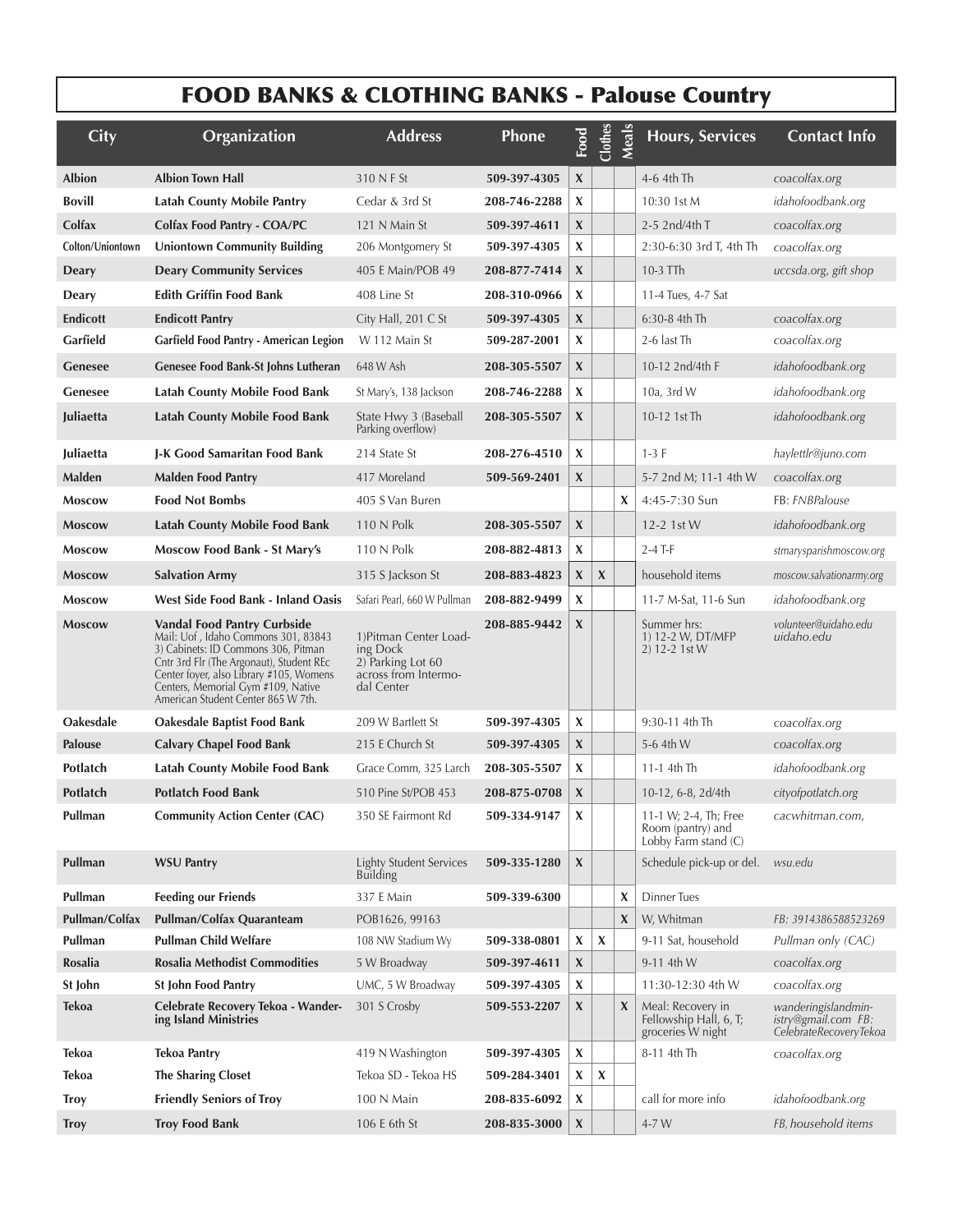|                     | <b>FOOD BANKS &amp; CLOTHING BANKS - Idaho Panhandle - South &amp; East</b> |                                   |                |                           |                           |       |                                                |                                |
|---------------------|-----------------------------------------------------------------------------|-----------------------------------|----------------|---------------------------|---------------------------|-------|------------------------------------------------|--------------------------------|
| <b>City</b>         | Organization                                                                | <b>Address</b>                    | Phone<br>(208) | Food                      | Clother                   | Meals | <b>Hours</b>                                   | Contact Info                   |
| <b>Athol</b>        | <b>ABC Food Bank</b>                                                        | City Hall, 30355 N 3rd            | 683-3244       | X                         | $\boldsymbol{\mathsf{X}}$ |       | 9-3 T, in Athol, Bay-<br>view, Careywood       |                                |
| Coeur d'Alene       | 2nd Chance Discipleship<br><b>Ministries</b>                                | 405 N 2nd St                      | 449-3445       |                           | X                         | X     | 6-7, 2-4 M-Sat; DDARC<br>11:30-4 W, 2:30-4 Sun |                                |
| Coeur d'Alene       | The Altar Church                                                            | 901 E Best Ave                    | 664-1453       | $\boldsymbol{X}$          |                           |       | 11-2 $M$ (not 5th)                             | altarcda.com                   |
| Coeur d'Alene       | <b>CAP Food Bank</b>                                                        | 4144 W Industrial Lp              | 664-8757       | X                         |                           |       | $9-3:45$ M-F                                   | cap4action.org                 |
| Coeur d'Alene       | <b>Canvas Church</b>                                                        | 2200 N 7th                        | 667-5481       | X                         |                           |       | $2:30-4$ Th                                    | canvascda.com                  |
| Coeur d'Alene       | <b>CDA Bible Food Bank</b>                                                  | 5350 N 4th St                     | 664-4883       | X                         | X                         | X     | 10-noon M                                      | Karen, tnkcook@gmail.com       |
| Coeur d'Alene       | Ecumenical Kitchen @ 1st Presby                                             | 521 E. Lakeside Ave               | 667-8446       | $\boldsymbol{X}$          | $\boldsymbol{\mathsf{X}}$ | X     | 11:30-12:30 Th                                 | Bev Rasor, 1stpresdowntown.org |
| Coeur d'Alene       | <b>Father's Market - Heart of the City</b>                                  | 772 W Kathleen                    | 665-7808       | X                         | X                         | X     | 5-6:30 Th                                      | 2beautyfromashes@gmail.com     |
| Coeur d'Alene       | Lake City Church                                                            | 6000 Ramsey Rd                    | 676-0632       | $\boldsymbol{X}$          |                           |       | FB: 10-2, W                                    | lakecity.church                |
| Coeur d'Alene       | Love Pantry - Christ the King Lutheran                                      | 1700 E Pennylvania Ave            | 664-9231       | X                         |                           |       | $10-2$ , Th                                    | ctkcda.com                     |
| Coeur d'Alene       | <b>NIC Food Pantry</b>                                                      | Ed Student Bldg, 004              | 676-7156       | X                         |                           |       | Student ID                                     | nic.edu                        |
| Coeur d'Alene       | Our Daily Bread - LCM                                                       | 4800 N Ramsey Rd                  | 765-1002       |                           |                           | X     | 1:30, Sun                                      | lcmcda.org                     |
| Coeur d'Alene       | Parker Subaru Food Pantry                                                   | Gov't Way & Clayton               | 415-0555       | X                         |                           |       | Little food pantry                             | parkersubaru.com               |
| Coeur d'Alene       | <b>Real Life Recovery</b>                                                   | 610 N 4th St                      | 664-1361       |                           |                           | X     | 5:45, M, recovery                              | reallifeministries.com         |
| Coeur d'Alene       | <b>St Pius Outreach Ministry</b>                                            | 625 E Haycraft Ave                | 765-2108       | X                         |                           |       | 4:30 F                                         | stpiuscda.org                  |
| Coeur d'Alene       | <b>St Thomas Soup Kitchen</b>                                               | 919 E Indiana                     | 664-9259       |                           |                           | X     | 4:30-5:30 T,                                   | stthomascda.org                |
| Coeur d'Alene       | SVDP Father Bill's Kitchen                                                  | 1317 N First                      | 664-3095       | X                         |                           | X     | <b>Essential services</b>                      | stvincentdepaulnorthidaho.org  |
| <b>Harrison</b>     | <b>Harrison Food Bank</b>                                                   | Harrison Baptist, 100 Pine        | 689-3506       | X                         |                           |       |                                                | harrisonidaho.org              |
| <b>Kellogg</b>      | <b>CAP Food Bank</b>                                                        | 311 S Main St                     | 783-4901       | X                         |                           |       | 7-4 M-F                                        | cap4action.org                 |
| Osburn              | <b>Silver Valley Worship Center</b>                                         | 307 W Main                        | 783-8902       | X                         |                           |       | $3-5T$                                         |                                |
| Pinehurst           | <b>Real Life Ministries</b>                                                 | 10 N Division                     | 682-4944       | X                         | X                         |       | $10-1$ F                                       | realifeministries.com          |
| Plummer             | Christian Life Fellowship                                                   | 1067 C St                         | 686-1852       | X                         |                           |       | $11:30-1$ T                                    | FB: Christian-Life-Fellowship  |
| <b>Post Falls</b>   | <b>Friendship Kitchen - St Georges</b>                                      | 2010 N Lucas                      | 773-4715       |                           |                           | X     | $4 - 5:30$ Th                                  | stgeorgesidaho.com             |
| <b>Post Falls</b>   | Post Falls Food Bank                                                        | 415 E 3rd                         | 773-0139       | X                         |                           |       | 11-6 M; 9-2 T-F                                | postfallsfoodbankorg           |
| <b>Post Falls</b>   | <b>Real Life Ministries</b>                                                 | 1866 Cecil Rd, Bldg #1            | 777-8600       | X                         | X                         | X     | 10-noon T-Th, Meal:<br>5:45 T, Recovery        | reallifeministries.com         |
| <b>Post Falls</b>   | The River Church, Operation Hope                                            | 1687 Horsehaven Ave               | 691-8334       |                           | X                         |       | W, by appt                                     | rivernation.org                |
| <b>Priest Lake</b>  | Priest Lake FB - Lamb of God                                                | 26506 Hwy 57                      | 443-1403       | X                         |                           |       | noon-3 1st & 3rd T                             | facebook.com                   |
| <b>Priest River</b> | Lydia's Place                                                               | 6501 Hwy 2                        | 448-2800       |                           | т                         |       | $10-3$ , T-Th                                  | prmafw.org                     |
| <b>Priest River</b> | <b>Priest River Food Bank</b>                                               | 455 Mckinley St, Ste 107          | 448-2352       | X                         |                           |       | 10-2 TTh                                       | foodbank83864.com              |
| <b>Priest River</b> | <b>Sandpoint Assembly of God's</b><br>Free Tuesday Night Dinners            | Trinity Baptist, 180<br>Osprey Ln | 448-2724       |                           |                           | X     | 4:30-6 T                                       | theassemblysandpoint.com       |
| Rathdrum            | <b>Rathdrum Bible Meal Ministry</b>                                         | 15127 Stevens S                   | 687-0303       |                           |                           | X     | 5 W                                            | rathdrumbible.org              |
| Rathdrum            | Rathdrum Food Bank/Thrift                                                   | 8027 W Main St                    | 687-3696       | X                         | Т                         |       | 10-2:30 T-Th by appt                           |                                |
| <b>St Maries</b>    | CAP Food Bank (CAP)                                                         | 416 Main Ave                      | 245-9090       | X                         |                           |       | 8-5 M-Th                                       | cap4action.org                 |
| <b>Spirit Lake</b>  | <b>Phoebe's Closet</b>                                                      | 6185 W Maine St                   | 448-2800       |                           | T                         |       | 12-4 M-F                                       | Beverly, prmafw.org            |
| <b>Spirit Lake</b>  | Spirit Lake Food Bank POB 432                                               | 32154 N 4th Ave                   | 623-3107       | X                         |                           |       | noon-3 W                                       | spirit-lake-food-bank.hub.biz  |
| <b>Spirit Lake</b>  | <b>Spirit Valley Food Bank</b>                                              | 82 Industrial Park                | 304-0582       | X                         |                           |       | 10-3 Th                                        |                                |
| Wallace             | <b>Wallace Food Bank</b>                                                    | 415 4th St                        | 755-0334       | X                         |                           |       | 3-5 3rd Th                                     |                                |
| Worley              | Coeur d'Alene Tribe Food Bank                                               | 30903 S Cave Bay Rd               | 686-1411/1426  | $\boldsymbol{\mathsf{X}}$ |                           |       | 8--5:30 M-Th, 8-4:30 F                         | cdatribe-nsn.gov               |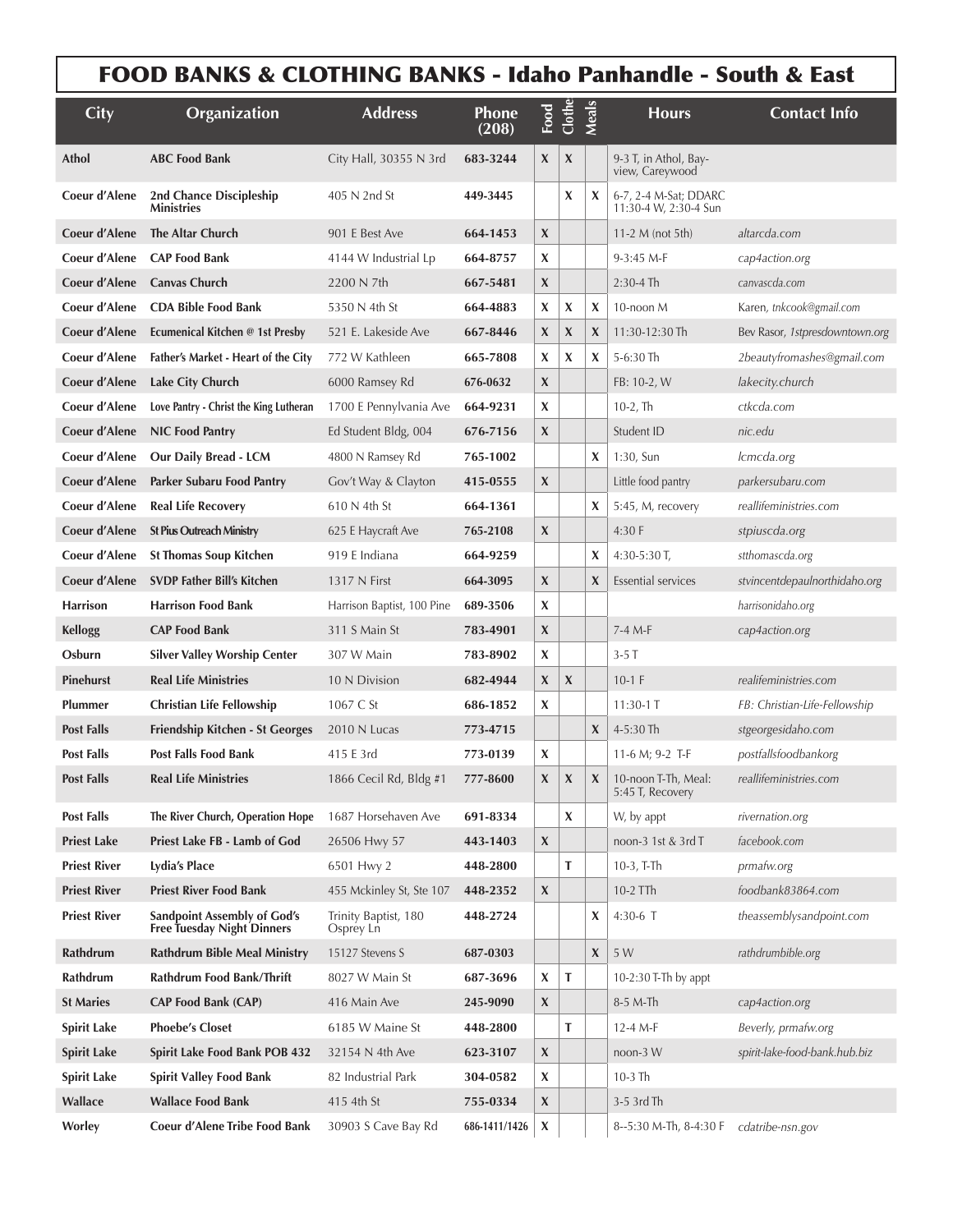## FOOD BANKS & CLOTHING BANKS - Idaho Panhandle - North & Meals

 $\overline{1}$ 

 $\mathbf{I}$ 

| <b>City</b>                              |                                                                                                                                                                           | Organization                                                                                                                | <b>Address</b>                                                                                                                                                                                                                                 | <b>Phone</b><br>(208)                                                                                                       | Food                      | Clothes                                                                                                                                     | Meals            |                                                                                                                   | <b>Hours</b>                                                        |                                                                                                                                                                                                       | <b>Contact Info</b>                    |  |
|------------------------------------------|---------------------------------------------------------------------------------------------------------------------------------------------------------------------------|-----------------------------------------------------------------------------------------------------------------------------|------------------------------------------------------------------------------------------------------------------------------------------------------------------------------------------------------------------------------------------------|-----------------------------------------------------------------------------------------------------------------------------|---------------------------|---------------------------------------------------------------------------------------------------------------------------------------------|------------------|-------------------------------------------------------------------------------------------------------------------|---------------------------------------------------------------------|-------------------------------------------------------------------------------------------------------------------------------------------------------------------------------------------------------|----------------------------------------|--|
| <b>Bonners Ferry</b>                     |                                                                                                                                                                           | <b>Bonners Ferry Food Bank (CAP)</b>                                                                                        | 6665 Main St                                                                                                                                                                                                                                   | 267-3663                                                                                                                    | X                         |                                                                                                                                             |                  | 10-2TW                                                                                                            |                                                                     | cap4action.org                                                                                                                                                                                        |                                        |  |
| <b>Clark Fork</b>                        |                                                                                                                                                                           | Clark Fork Food Bank & Clothing Rm                                                                                          | Adventist, 718 W 7th                                                                                                                                                                                                                           | 266-0321                                                                                                                    | $\pmb{\chi}$              | $\boldsymbol{\chi}$                                                                                                                         |                  | $10-2 W$                                                                                                          |                                                                     | uccsda.org                                                                                                                                                                                            |                                        |  |
| <b>Clark Fork</b>                        |                                                                                                                                                                           | <b>Clark Fork Methodist Rummage Rm</b>                                                                                      | 104 W 2nd Ave                                                                                                                                                                                                                                  | 266-1391                                                                                                                    |                           | X                                                                                                                                           |                  | 1st & 3rd Th                                                                                                      |                                                                     |                                                                                                                                                                                                       |                                        |  |
| Oldtown                                  | <b>West Bonner County Food Bank</b>                                                                                                                                       |                                                                                                                             | 315 E 3rd South                                                                                                                                                                                                                                | 437-0143                                                                                                                    | $\boldsymbol{\mathsf{X}}$ |                                                                                                                                             |                  | 10-12 TTH, bread<br>10-2 WF                                                                                       |                                                                     |                                                                                                                                                                                                       | bread only 10-2 WF                     |  |
| Ponderay<br><b>Bonner Gospel Mission</b> |                                                                                                                                                                           |                                                                                                                             | 455 Triangle Dr                                                                                                                                                                                                                                | 263-6698                                                                                                                    |                           |                                                                                                                                             | X                | noon/5 M-F, 3 ST & SN                                                                                             |                                                                     | bonnergospelmission.org                                                                                                                                                                               |                                        |  |
| Sandpoint                                | Agape Café, Seventh Day Adventist                                                                                                                                         |                                                                                                                             | 104 S Division (& Pine)                                                                                                                                                                                                                        | 263-0221/3648                                                                                                               |                           |                                                                                                                                             | X                | $11:30-1$ T                                                                                                       |                                                                     | uccsda.org                                                                                                                                                                                            |                                        |  |
| Sandpoint                                | <b>Bonner Community Food Center</b>                                                                                                                                       |                                                                                                                             | 1707 Culvers Dr                                                                                                                                                                                                                                | 263-3663                                                                                                                    | X                         |                                                                                                                                             |                  | 9-2:30 M-F                                                                                                        |                                                                     | foodbank83864.com, BfK                                                                                                                                                                                |                                        |  |
| Sandpoint                                | Dinner Church, Assembly of God                                                                                                                                            |                                                                                                                             | 423 N Lincoln                                                                                                                                                                                                                                  | 263-2676                                                                                                                    |                           |                                                                                                                                             | $\boldsymbol{X}$ |                                                                                                                   | 4-6 M fellowship                                                    |                                                                                                                                                                                                       | theassemblysandpoint.com               |  |
| Sandpoint                                | Eureka's Free Meal                                                                                                                                                        |                                                                                                                             | Bonner County FB,<br>1770 Culvers, 83864                                                                                                                                                                                                       | 263-3663                                                                                                                    |                           |                                                                                                                                             | X                | 10-2:30 Thurs                                                                                                     |                                                                     |                                                                                                                                                                                                       | eureka-institute.org                   |  |
| Gardenia Center<br>Sandpoint             |                                                                                                                                                                           | 400 Church St                                                                                                               | 265-4450/3-7625                                                                                                                                                                                                                                |                                                                                                                             |                           | $\boldsymbol{\mathsf{X}}$                                                                                                                   | 11 W             |                                                                                                                   |                                                                     | gardeniacenter.com                                                                                                                                                                                    |                                        |  |
|                                          | Sandpoint<br><b>Helping Hand Healing Hearts</b>                                                                                                                           |                                                                                                                             | Sandpoint Church of<br>God, 221 S Division                                                                                                                                                                                                     | 263-6378                                                                                                                    |                           | X                                                                                                                                           |                  | household items;<br>1:30-4:30 TTh                                                                                 |                                                                     | ghsandpoint.org                                                                                                                                                                                       |                                        |  |
| Sandpoint                                | <b>Hoot Owl Cafe</b>                                                                                                                                                      |                                                                                                                             | 30784 ID 200                                                                                                                                                                                                                                   | 265-9348                                                                                                                    |                           |                                                                                                                                             | X                | 4-7 M                                                                                                             |                                                                     |                                                                                                                                                                                                       | gardeniacenter.com                     |  |
| Sandpoint                                |                                                                                                                                                                           | St Joseph Parish Soup Kitchen                                                                                               | 601 S Lincoln                                                                                                                                                                                                                                  | 263-3720                                                                                                                    |                           |                                                                                                                                             | X                | 4 F                                                                                                               |                                                                     | st-joseph-church.net                                                                                                                                                                                  |                                        |  |
| Sanpdoint                                | <b>Tabitha's Closet - PRMAFW</b>                                                                                                                                          |                                                                                                                             | 808 W Lake St                                                                                                                                                                                                                                  | 448-2800                                                                                                                    |                           | T                                                                                                                                           |                  | 12-4 M-W                                                                                                          |                                                                     | prmafw.org                                                                                                                                                                                            |                                        |  |
| Sandpoint                                | <b>United Methodist</b><br><b>Help Shed</b>                                                                                                                               |                                                                                                                             | 711 Main St<br>476422 Hwy 95                                                                                                                                                                                                                   | 263-4234<br>263-4232                                                                                                        |                           | X                                                                                                                                           | X                | $4-6$ Th                                                                                                          |                                                                     | http://umcsandpoint.com                                                                                                                                                                               |                                        |  |
| Sandpoint                                | <b>VFW Hall</b>                                                                                                                                                           |                                                                                                                             | Pine & Division                                                                                                                                                                                                                                | 263-9613                                                                                                                    |                           |                                                                                                                                             | X                | 12-3 3rd & 4th Sun                                                                                                |                                                                     |                                                                                                                                                                                                       |                                        |  |
| <b>CDA</b><br><b>Meals</b>               | Sunday                                                                                                                                                                    | <b>Monday</b>                                                                                                               | <b>Tuesday</b>                                                                                                                                                                                                                                 | Wednesday                                                                                                                   |                           |                                                                                                                                             |                  | Thursday                                                                                                          | Friday                                                              |                                                                                                                                                                                                       | Saturday                               |  |
| <b>Break-</b><br>fast                    |                                                                                                                                                                           | The Commons 6-7<br>405 N 2nd St                                                                                             | The Commons 6-7<br>405 N 2nd St                                                                                                                                                                                                                | The Commons 6-7<br>405 N 2nd St                                                                                             |                           | $6 - 7$<br>405 N 2nd St                                                                                                                     |                  | <b>The Commons</b>                                                                                                | <b>The Commons</b><br>405 N 2nd 6-7                                 |                                                                                                                                                                                                       | <b>The Commons</b><br>405 N 2nd St 6-7 |  |
| Lunch                                    | <b>Our Daily Bread</b><br>Lutheran Church of<br>the Master 1:30<br>4800 N Ramsey Rd<br><b>Kroc Community</b><br><b>Center Church</b><br>1765 W Golf<br>Course Rd 11 (1st) | The Commons 2-4<br>405 N 2nd St                                                                                             | <b>The Commons 2-4</b><br>405 N 2nd St                                                                                                                                                                                                         | <b>Bayview Community</b><br>Center<br>noon-1<br>20298 E.<br>Perimeter,<br>Bayview<br><b>The Commons 2-4</b><br>405 N 2nd St |                           | <b>Ecumenical Food</b><br><b>Kitchen-</b> First<br>Presbyterian,<br>11:30-12:30<br>521 E Lakeside<br><b>The Commons</b><br>405 N 2nd St 2-4 |                  |                                                                                                                   | <b>The Commons</b><br>405 N 2nd 2-4                                 |                                                                                                                                                                                                       | <b>The Commons</b><br>405 N 2nd St 2-4 |  |
| <b>Dinner</b>                            | <b>The Commons</b><br>405 N 2nd St 2:30                                                                                                                                   | <b>Real Life Celebrate</b><br><b>Recovery CDA</b><br>$610 N$ 4th St 5:45<br><b>St. Vincent De Paul</b><br>1317 N 1st 5-6:30 | <b>Cup of Grace-Spirit</b><br><b>Lake Comm Center</b><br>32564 4th<br>4:30<br><b>Real Life Celbrate</b><br>Post Falls 5:45pm<br>1860 N Cecil<br><b>St Thomas Parish</b><br>406 N 10th, 4:30<br><b>St. Vincent De Paul</b><br>1317 N 1st 5-6:30 | <b>St. Vincent De Paul</b><br>1317 N 1st 5-6:30<br><b>The Commons 6</b><br>405 N 2nd St,<br>Recovery                        |                           | <b>St Vincent De Paul</b><br>1317 N 1st 5-6:30                                                                                              |                  | <b>St Pius Soup</b><br>Kitchen 4:30<br>625 E Haycraft<br><b>St Vincent De</b><br>Paul<br>$5 - 6:30$<br>1317 N 1st |                                                                     | <b>Soul Patrol Spirit</b><br>Lake Min 3-7:30<br>VFW Post 1473<br>32119 N 5th St,<br>Spirit Lake<br><b>Carlin Bay</b><br><b>Community Hall</b><br>$(potluck)$ 6:30p<br>Asbury Rd & Hwy<br>97, Harrison |                                        |  |
| Sandpoint                                | Sunday                                                                                                                                                                    | <b>Monday</b>                                                                                                               | <b>Tuesday</b>                                                                                                                                                                                                                                 | Wednesday                                                                                                                   |                           |                                                                                                                                             |                  | <b>Thursday</b>                                                                                                   | Friday                                                              |                                                                                                                                                                                                       | Saturday                               |  |
| Lunch                                    | VFW Hall 12-3<br>(3rd & 4th)                                                                                                                                              | <b>Bonner Gospel 12</b>                                                                                                     | Agape Café, Seventh<br>Day Adventist<br><b>Bonner Gospel 12</b>                                                                                                                                                                                | <b>Bonner Gospel 12</b><br>Gardenia Cntr 11                                                                                 |                           |                                                                                                                                             |                  | <b>Bonner Gospel 12</b><br>Eureka's Meal 10                                                                       | <b>Bonner Gospel</b>                                                |                                                                                                                                                                                                       |                                        |  |
| <b>Dinner</b>                            | <b>Bonner Gospel 3</b>                                                                                                                                                    | <b>Assembly of God</b><br>4-6<br><b>Bonner Gospel 5</b><br>Hoot Owl Cafe 4-7                                                | <b>Bonner Gospel 5</b><br><b>Trinity Baptist</b><br>$4:30-6$<br>in Priest River                                                                                                                                                                | <b>Bonner Gospel 5</b>                                                                                                      |                           | <b>Bonner Gospel 5</b><br><b>United Method-</b><br>ist $4-6$                                                                                |                  |                                                                                                                   | <b>Bonner Gospel 5</b><br><b>St Joseph Parish</b><br>Soup Kitchen 4 |                                                                                                                                                                                                       | <b>Bonner Gospel 3</b>                 |  |